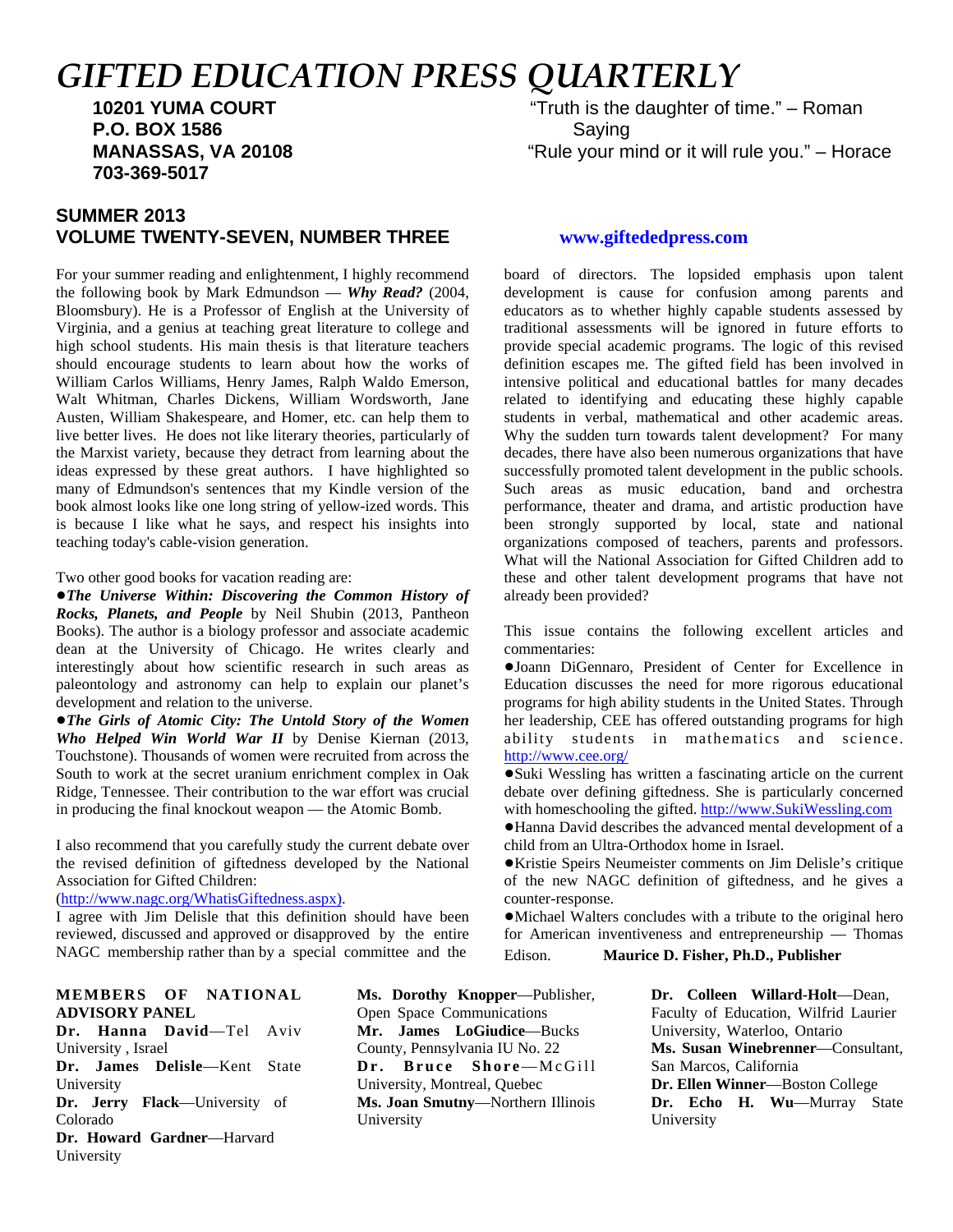### **The Forgotten Gifted Child**

### **Joann DiGennaro, President Center for Excellence in Education**

In an increasingly competitive global economy, it is apparent that America's future rests on nurturing its most talented, innovative thinkers. Yet on many levels—financially, legislatively, academically and socially—those children who are most capable of providing new ideas and intelligent leadership are being forgotten, ignored, and in some cases, even reviled and bullied.

This is in stark contrast to what many top students experience overseas. As President of the Center for Excellence in Education (CEE), an organization that I founded nearly 30 years ago with Admiral H.G. Rickover, father of the nuclear Navy, I have traveled the globe speaking with government officials, educators and some of the world's brightest students. Many of these students have taken part in the Center's signature program, the Research Science Institute (RSI), a six‐week summer enrichment program in critical science, technology, engineering and math subjects (STEM), done in conjunction with the Massachusetts Institute of Technology. I have found that in many cases, the commitment, respect and resources devoted to high-achieving students abroad, even in developing countries, far exceeds what is done here.

For instance, China has invested millions in brand‐new laboratories, enhanced teacher training and other initiatives at the secondary school level to prepare students for science and technology careers. It has paid off: According to Amber Winkler, Vice President for Research at the Fordham Institute, the "Chinese readily accept that some students and some teachers will perform at higher standards than others. They don't condemn or begrudge those individuals. They don't think that recognizing a handful of exceptional teachers kills collaboration for the entire group. They aren't overly enamored with equity at the expense of common sense. Rather, they admire and respect the standouts."

India, too, is focusing on improving education, ramping up its investment to \$44 billion in 2008 from \$11 billion in the late 1980s. While only about a third of the country's students finish in high school today, the World Bank estimates that in five years, nearly half will.

The Indian government is committed to enrolling 40 million students in college by 2020 and conferring 8 million bachelor's degrees, or four times as many as the United States. The country already confers more bachelor's degrees than the United States. Meanwhile, more than half of American college students drop out before they receive a degree.

Other countries have awakened to the fact that education is the key to competitiveness and they are willing to sacrifice to invest in its youth. Although the U.S. spends more per pupil than any other country in the world, it is far down the list of developed nations in terms of expenditure per pupil as a percentage of GDP per capita; a measure of the value people place on education. According to the World Bank, on the secondary school level, in 2009 the U.S. spent 25.2% of GDP per capita. But the same year, Cyprus spent 40.7%, Portugal 38.8%, Finland 36.1%, Sweden 33.2% ; Denmark 32.9%; Latvia 32.3%; France 29.3%; Argentina 27.1%., and Italy 26.5%. However, no nation surpasses the U.S. in private philanthropy augmenting government expenditures.

#### **Lost Momentum**

While other countries are concentrating on developing their most academically talented to become future leaders, innovators and scientists, America seems to be turning away from supporting meritocracy. It wasn't this way a generation or two ago. Indeed, the Soviet Union's launch of Sputnik in 1957 stirred U.S. fears of falling behind, leading to a new emphasis on gifted education, particularly in math and the so-called "hard" sciences. A year after the spiky satellite took to the skies, the federal government passed its first large‐scale initiative in gifted education, the National Defense Education Act. The legislation provided funds for a host of programs aimed at identifying and supporting talented students from kindergarten through college, including specialized high schools, acceleration initiatives, and talent searches. Over four years, more than \$1 billion was channeled into 40,000 loans, 40,000 scholarships, and 1,500 graduate fellowships, primarily to academic achievers in STEM subjects.

Yet the momentum, which helped channel great numbers of Boomers into STEM careers throughout the 1960s and 1970s, did not last. While the Office of the Gifted and Talented at the U.S. Office of Education was finally given official status in 1974, the next year, when Public Law 94‐142 was established to help children with special education needs, the gifted and talented were not included. That situation was somewhat rectified by the passage of the Jacob Javits Gifted and Talented Students Education Act in 1988, the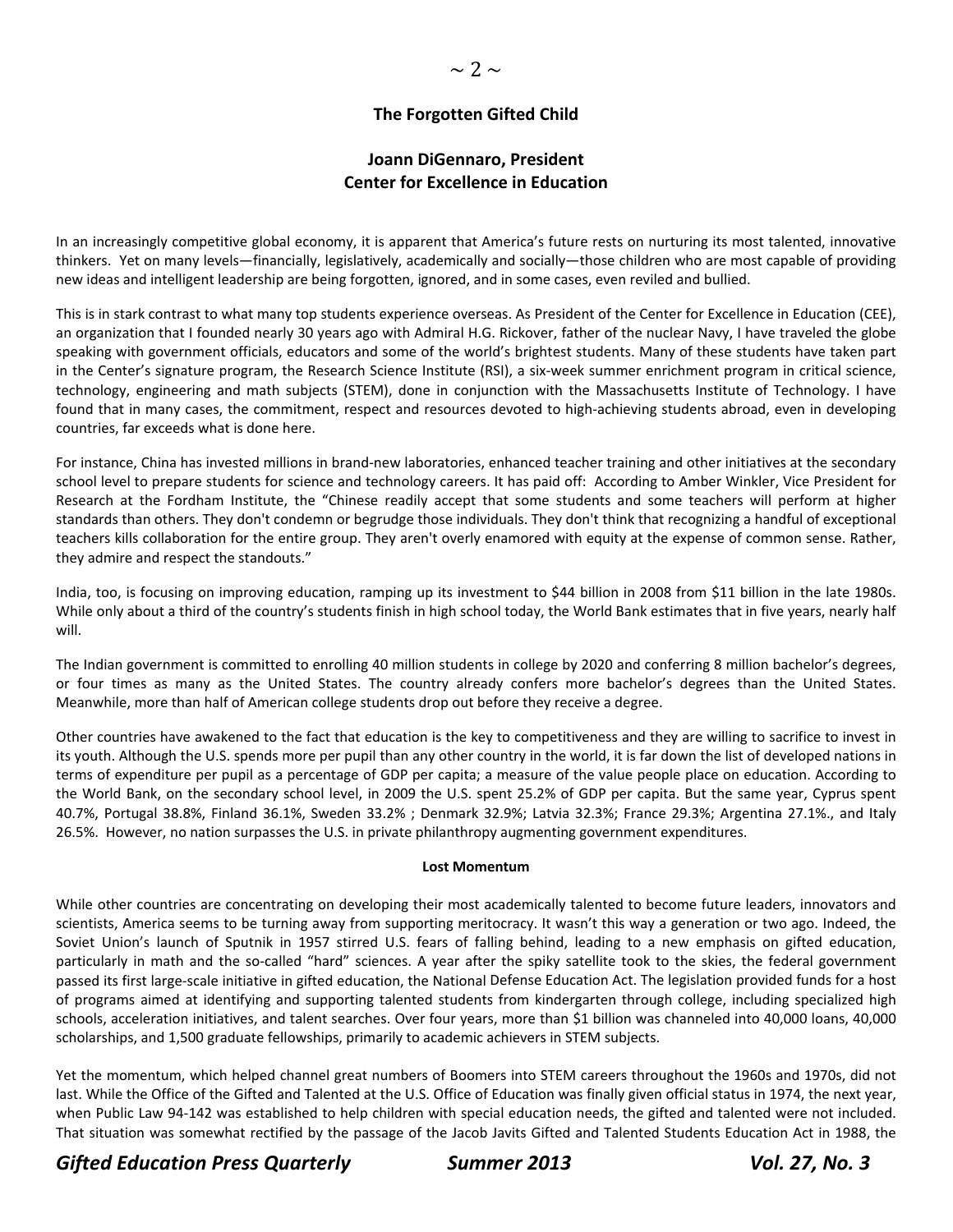only federal program dedicated specifically to gifted and talented students, which underwrote research, demonstration projects and other strategies to help schools support these students, though it did not fund local gifted education programs themselves. The Young Scholars Program, funded by the National Science Foundation specifically for academic achievers in K‐12 education, was defunded and dropped in 1996.

In 2001, the Javits Act was expanded as part of the No Child Left Behind Act to include competitive grants to school districts and state agencies to enhance gifted programs, with certain restrictions. The amount appropriated to fund these initiatives was never very impressive, reaching just over \$11 million at its peak a decade ago. However, even that modest sum became a target of federal belt‐tightening in a worsening economy. Funding fell from \$9.6 million in 2006 to \$7.46 million in 2010. Last year, the Javits Act was completely defunded.

With no federal law mandating or funding gifted education, states have had to find their own ways. Predictably, the results have been uneven. Just 26 states require some sort of programs for gifted and talented students, and of these, only six provide funding for these programs, according to a report by the National Association for Gifted Children (NAGC). The same report showed that 12 states do nothing to monitor or audit what local schools do for high achievers.

Another worrisome fact from the report: only six states require all teachers to have training in gifted and talented education. Concerned about the quality of teacher training, particularly in underserved rural and urban areas, CEE recently rolled out the Teacher Enrichment Program. Using public/private partnerships, the program offers teachers a clearinghouse of science resources with content from more than 1,000 STEM sites; a blog; roundtables; a lab bench with cost-effective activities; and a Bite of Science, an informal dinner where teachers listen to and interact with researchers from industry, academia and government. The Bite of Science events are limited to about 25 teachers to maximize personal interactions; even so, since each teacher impacts an average of 137 students a year, at each event, the education of an estimated 3,425 students a year is enriched. Launched this fall, Bite of Science dinners have been held in Virginia, Indiana and Illinois and will be launched in California and Texas in Spring 2013. By leveraging the power of teacher training, the education of some 71,925 students will be enhanced throughout 2013.

While public/private partnerships can make a difference in the education of gifted students, schools also need to do more. It will not be easy. According to the Center on Budget and Policy Priorities, 26 states will spend less per student than in 2013 than they did in 2012, while 35 are still spending less per pupil than they did before the recession, adjusted for inflation.

However, spending only shows part of the picture. Nationwide, the percentage of public high schools that offer Advanced Placement or International Baccalaureate courses is abysmally low—just slightly more than a third, according to the College Board Advocacy and Policy Center. Yet the wealthiest and most densely populated states aren't necessarily the ones with the highest concentration of these schools. Rather, it is the ones with the most commitment to improving education—and Arkansas leads the way at 84.2%

### **Talent Wasted**

Although many assume that intellectually advanced children need little help or guidance, often the opposite is the case. Peer groups place much emphasis on blending in, yet gifted students inevitably stand out due to their extensive vocabulary, easy grasp of complex concepts, highly developed ethical sense, creativity and curiosity. Sometimes seen as teachers' pets, gifted children are often lightning rods for their peers' criticisms; some react by trying to hide their talents or deliberately fail in order to fit in. If they are also bored by the curriculum, gifted students may disengage or give up. Although estimates of how many gifted students drop out vary widely, in 1995, psychologist Sylvia Rimm suggested that as many as one out of five high school dropouts come from the gifted population.

Furthermore, gifted children are often more sensitive to outside stimuli, and may have problems with processing the many levels of experience they are taking in. This can lead to asynchronous development, according to Polish psychiatrist Kazimierz Dabrowski, French psychologist Jean Charles Terrasier and others, which means that while they may be years ahead of their fellow students in terms of intellectual understanding, they may mature more slowly in others; Albert Einstein, for instance, did not speak until the age of four.

Moreover, the advanced ethical sense that many gifted students possess can also make them seem self‐righteous or opinionated to their peers. "If we view giftedness only within a competitive framework, then the most gifted among us are certainly the most cursed, because they cannot fit into society as it currently is, nor can they succeed by its standards," writes psychologist Linda Kreger Silverman, Director of the Gifted Development Center at the Institute for the Study of Advanced Development. More interested in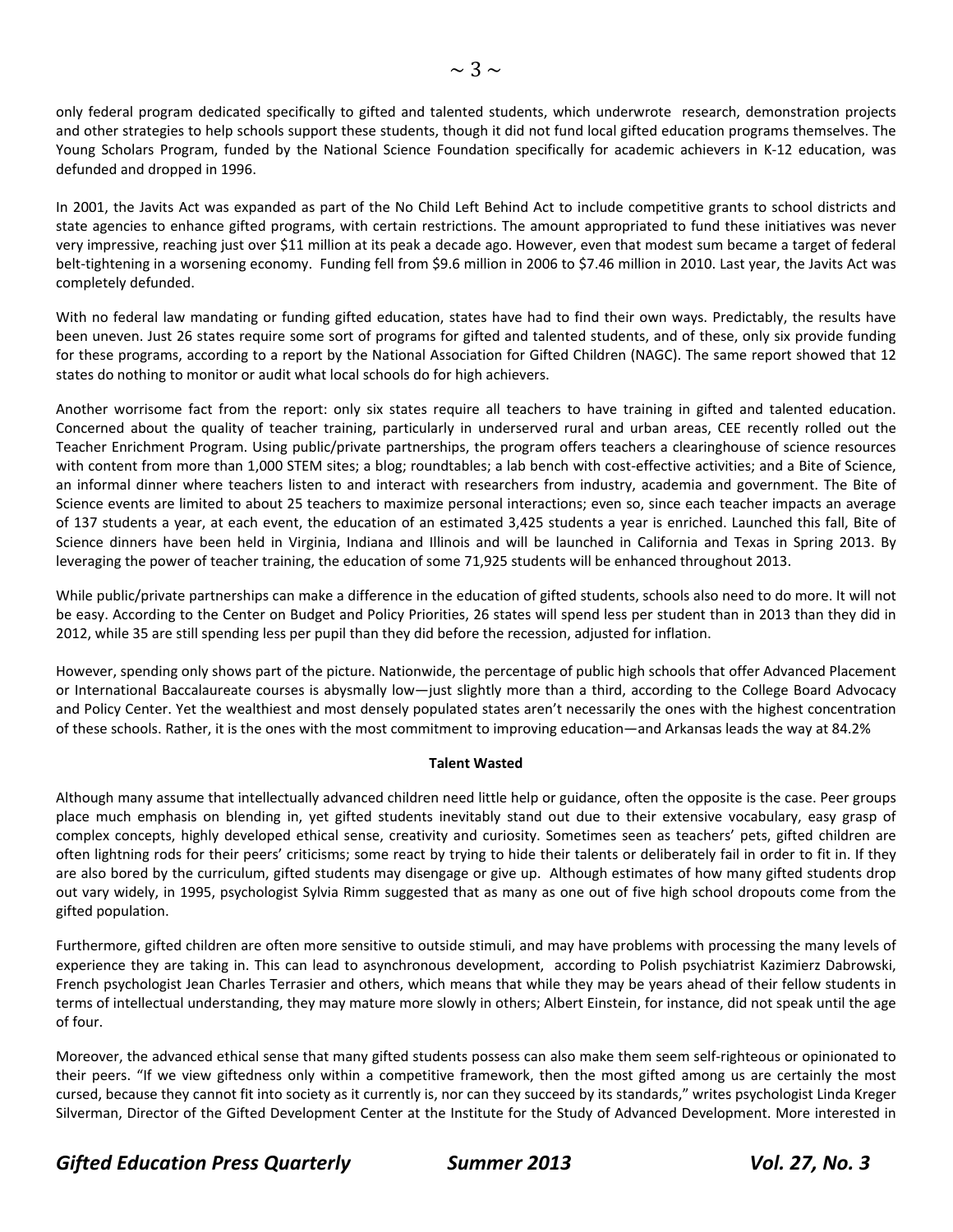All of these factors—along with simple peer envy of the child's intellectual gifts-- isolate the gifted child. In 2006, Purdue University researcher Jean Sunde Peterson found that by eighth grade, two-thirds of the 432 gifted students she studied had become the victims of bullying, such as name‐calling, teasing and even acts of violence: "Many are intense, sensitive and stressed by their own and others' high expectations, and their ability, interests and behavior may make them vulnerable," she wrote. "Additionally, social justice issues are very important to them, and they struggle to make sense of cruelty and aggression. Perfectionists may become even more self-critical, trying to avoid mistakes that might draw attention to themselves." Responses to the bullying ranged from depression and rage to school absenteeism.

America cannot afford to lose its most intelligent students to these difficulties, which is why it is so important to nurture gifted students by putting them in contact with their academic peers, even for short periods. Many times over the years, I have heard RSI students express their joy at finally being in a setting where they finally feel like they belong--not just academically, but also socially. This bond, which the Center encourages and reinforces through frequent reunions, holiday parties and an online social network, inspires alumni to self‐identify as "Rickoids" years after their high school summer experience is over and they have reached the pinnacles of their professions. Clearly, meeting others who are literally like-minded at a pivotal time in their young lives has a profoundly positive and lasting impact.

Given the potential and vulnerabilities of gifted students, it is critical for educators to provide them with the mental and social stimulation they need. While exam, charter and magnet schools serve an important role in providing this help, they do not serve everyone who needs them. Therefore, all schools need to take the initiative to find out what practices serving the gifted work best for their budgets and student populations, whether they are accelerated or differentiated classes for high-achieving students, flexible groupings for certain courses, or simply after-school programs like science fairs. Much can be done by enlisting parental and corporate support; and schools should certainly encourage the same booster spirit for chess club competitions that they do for football games.

There is certainly a thirst for such challenges, and independently run programs can do much to supplement what happens in the classroom. The USA Biology Olympiad that CEE sponsors in partnership with Purdue University routinely attracts more than 10,000 students a year who voluntarily compete by taking an exam. The top scorers are rewarded with the chance to learn more through intensive mentoring; then they compete against the best STEM students in the world. Since the program was launched a decade ago, Team USA has brought home medals every year, demonstrating how motivating goal-oriented competitions can be when high achievers are given appropriate attention and support. Indeed, it has been so successful that CEE recently partnered with the American Association of Physics Teachers to sponsor the USA Physics Olympiad beginning in 2013.

Gifted students must be afforded an educational environment that allows them to develop their talents fully. Underwritten by corporations, foundations, government grants and private donations, CEE provides all of its programs at no cost to participants—and this is important to ensure diversity and universal access. In a time of diminished public funding for education, it may be that the private sector will need to do more to ensure a workforce that is intellectually sophisticated enough to keep their industries competitive. Certainly, educators, parents and others concerned with the gifted should be alert and open to every cost-effective opportunity to enrich these children's educations and to nourish their social development. We cannot afford to squander their gifts and the significant contribution they can make to the STEM workforce.

## **Divorcing the G‐Word: A Parent's Suggestion for Defining Giftedness**

### **Suki Wessling**

The term "gifted" has never been without controversy. The federal government and most school districts have used the definition from the 1972 Marland Report for 40 years, despite constant debate over whether it promotes a view of giftedness that benefits gifted children (Reis & Renzulli, 2009). More recently, further pressure has been applied to how we "officially" view giftedness due to the implementation of No Child Left Behind in our public schools, which emphasized bringing up the test scores on the low end while de-emphasizing serving the needs of the high end. Even more recently, budget woes have affected gifted education disproportionately, leading proponents of gifted education fighting for a few dollars to spend when the population they serve has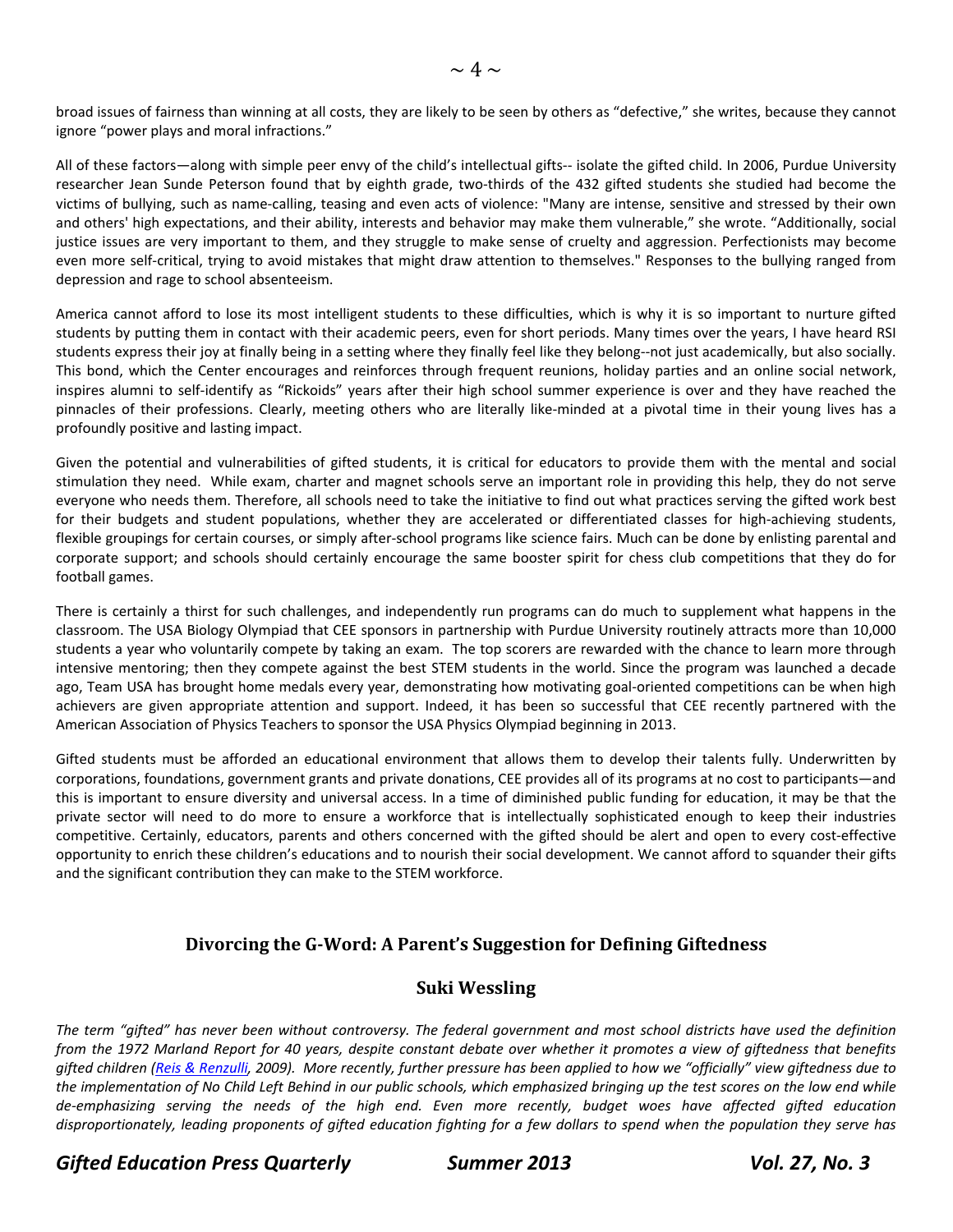grown. In this article, I try to bring in the perspective of parents, who often get lost in these arguments over how to best serve their *children.*

The words we use to label ourselves have everything to do with how we define ourselves, and how we hope others will see us. Historically, labeling words have been used to hurt groups of people—think the N‐word or the Q‐word. Groups occasionally do try to take those words back, and sometimes they (arguably) succeed. But in any case, a label has its history and carries its baggage in every utterance. What you call people defines what you think of them, and what they call themselves defines what they think of themselves.

Which brings me to the G-word—Gifted. Though it doesn't have the horrible historic context of other labels, parents find themselves discussing over and over this word that has such an impact on our children. Many of us refuse to use the word because of the implications we fear it has, the baggage we know it carries. Even though Gifted is the word of choice—students are educated in "*gifted* and talented" programs; the education they get is influenced by "*gifted* children" associations, and those of us who homeschool call ourselves "*gifted* homeschoolers"—many parents simply hate the word. Not only does it have all its baggage, but the fact is, this term has been used in two very different ways throughout its history.

These words were spoken by Paula Olszewski-Kubilius, the head of the National [Association](www.nagc.org/) for Gifted Children:

"I suggest that we take a bold step and consider making talent development, rather than giftedness, the major unifying concept of our field and most importantly, the basis for our practice." ([link\)](http://parentingforhighpotential.com/2011/11/18/from-the-nagc-president-paula-olszewski-kubilius/) (Olszewski-Kubilius, 2012).

To people who don't know anything about gifted education, this might sound completely reasonable. But to those of us raising children and trying to find appropriate ways to educate them, these are fighting words, and responses erupted around the Web. (This response on the Gifted Parenting Support blog is a representative one [\(link\)](http://giftedparentingsupport.blogspot.com/2011/11/nagcs-bold-step-and-what-it-means-for.html) (Conrad, 2011).

Olszewski‐Kubilius distinguished the term "talent development" from "gifted," but in popular usage, this distinction is not so clear. In short, there are two ways that most people understand the G-word, and these two ways make all the difference to parents.

#### **G‐word #1: Achievement**

The new vision of the NAGC is that we support the "achievement model" of giftedness. Gifted students are the high achievers: the ones who get good grades, who win contests, who get into regional youth orchestras, who get the attention. What these students have in common is their achievement, and under this understanding of the G-word, it doesn't matter what their area of achievement is. A gifted violinist is gifted whether she can do math or not; a gifted mathematician is gifted but only because he's getting the high scores and winning competitions; a gifted athlete is gifted only when she is winning races or scoring in every game. In this version of the G‐word, the day you stop achieving is the day you cease being gifted, and it's also the day that any special support dematerializes. When you're gifted, you get into a special class and get specially challenging work; when you fall out of gifted, you just go back to some version of normal.

The achievement model fits well with the adoption by many schools of approaches derived from Gardner's Multiple Intelligences (Gardner, 1983). Whether intended by Gardner or not, these approaches often result in de‐emphasis of an intellectual definition of giftedness in favor of a system which rewards demonstrated talents in a variety of areas.

A good example of a gifted child under the achievement model was the young Tiger Woods, who racked up several "youngest ever" awards in his early golf career while also attending Stanford University on scholarship (Woods, 2012).

The administrators and educators who use the achievement version of the G-word want to put money where it benefits students who are achieving. They want to have a competition program for students who test well in math, for example, or special support for the gifted violinist who comes from a low‐income home. They tend to say things like, "We should support gifted math and science students because they will be important to our national economy in the future."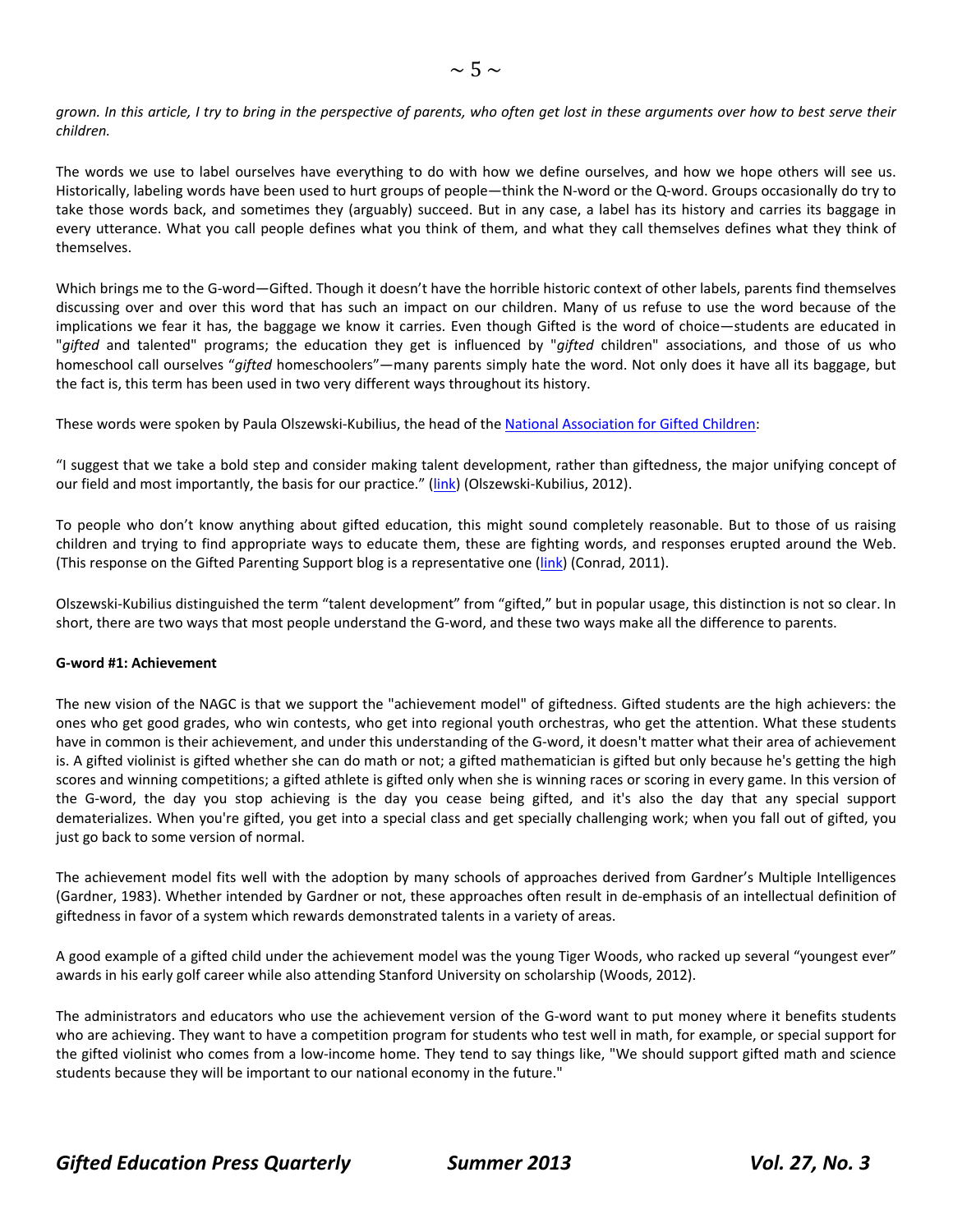The parents who use this version of the G-word are focused on having their students' success recognized and having appropriately challenging opportunities for them. Parents who subscribe to this meaning would be very unlikely to use the label for their underachieving child who spends all of math class doodling robots and futuristic inventions.

#### **G‐word #2: Potential**

The other model of giftedness focuses on a description of children as learners, and also as social and emotional beings. This model of giftedness depends somewhat on IQ tests, because they have been the only tool that can quantify it. The other reliable tool, by the way, is parents, who are 95% successful at predicting which of their children is gifted regardless of achievement (Silverman, 2009). "Potential" acknowledges that these students are often not high achievers; in fact, the higher the IQ, the more unusual the students may be, and the harder it is for them to be a high‐achieving student in a normal school situation. These students might be high achievers someday, but under the potential model of giftedness, children are gifted whether or not they end up achieving. Under this model of giftedness, a person "is" this way and does not simply fall in and out of giftedness depending on recognized achievements.

Gifted in this model describes a developmental pattern that is simply different than the norm. School curriculum is written with "typical" development in mind. For example, preschool curriculum focuses on social learning, since that's what most preschoolers do. Gifted preschoolers, however, are more likely to be interested in numbers, machines, or reading than they are in social development. It's common for parents of a gifted preschooler to be informed that there is something "wrong" developmentally with their children because they aren't playing in the "normal" way. But in the arc of their lives, it becomes clear that their development as preschoolers was completely "normal"—for a gifted child who is wired differently.

A good example of a child with gifted potential was the young Thomas Edison, who was a sickly child and poor student and ended up being homeschooled by his mother (National Park Service, 2012).

Administrators and educators using this model of giftedness in their decision‐making are more likely to focus on identifying gifted students—especially the ones who become invisible in school because they aren't high achievers—and offering them appropriate social and intellectual opportunities in their education. This means that they will inevitably choose to spend some of the money on students who do not seem to be doing much with their lives: the dreamers, the wild students, the misfits, and the students who also have learning disabilities. It also means that they will have to exclude some high achievers from their pool of students who get gifted services. A straight-A student who doesn't test as "gifted enough" won't get into the special program, whereas the ne'er-do-well child who can't seem to remember how to tie his shoes gets in.

Parents who use the potential version of the G-word often come into it not because they notice unusual achievement in their children. They come to gifted because their children have unusual needs that they need to understand. Often, preschool teachers have told them that their children need to be "diagnosed." When their children enter school already reading or doing math, they often hear they are pushy parents and that the other students will "catch up." When their children start to develop stomachaches at the thought of going to school and being bullied because of how different they are, the parents are told that their students should just toughen up.

#### **So which definition of the G‐word is the** *right* **one?**

G‐achievement proponents have a point: We are investing public money in students. If we are going to create special programs for certain students, this should be seen as an investment. And investments should be made for a reason. The reason to invest in highachievers is obvious: they are the students who seem like they are going to add the most to our economy as well as our artistic and intellectual traditions.

G‐potential proponents have a point, too: Education is not there to fuel our national economy. Education is there to serve the needs of students. We didn't create the Americans with Disabilities Act and decide to educate all children regardless of their disability because we thought it would fuel our economy—we did it because every child deserves to get an education. And G-potential students deserve to get the education that is best suited to them.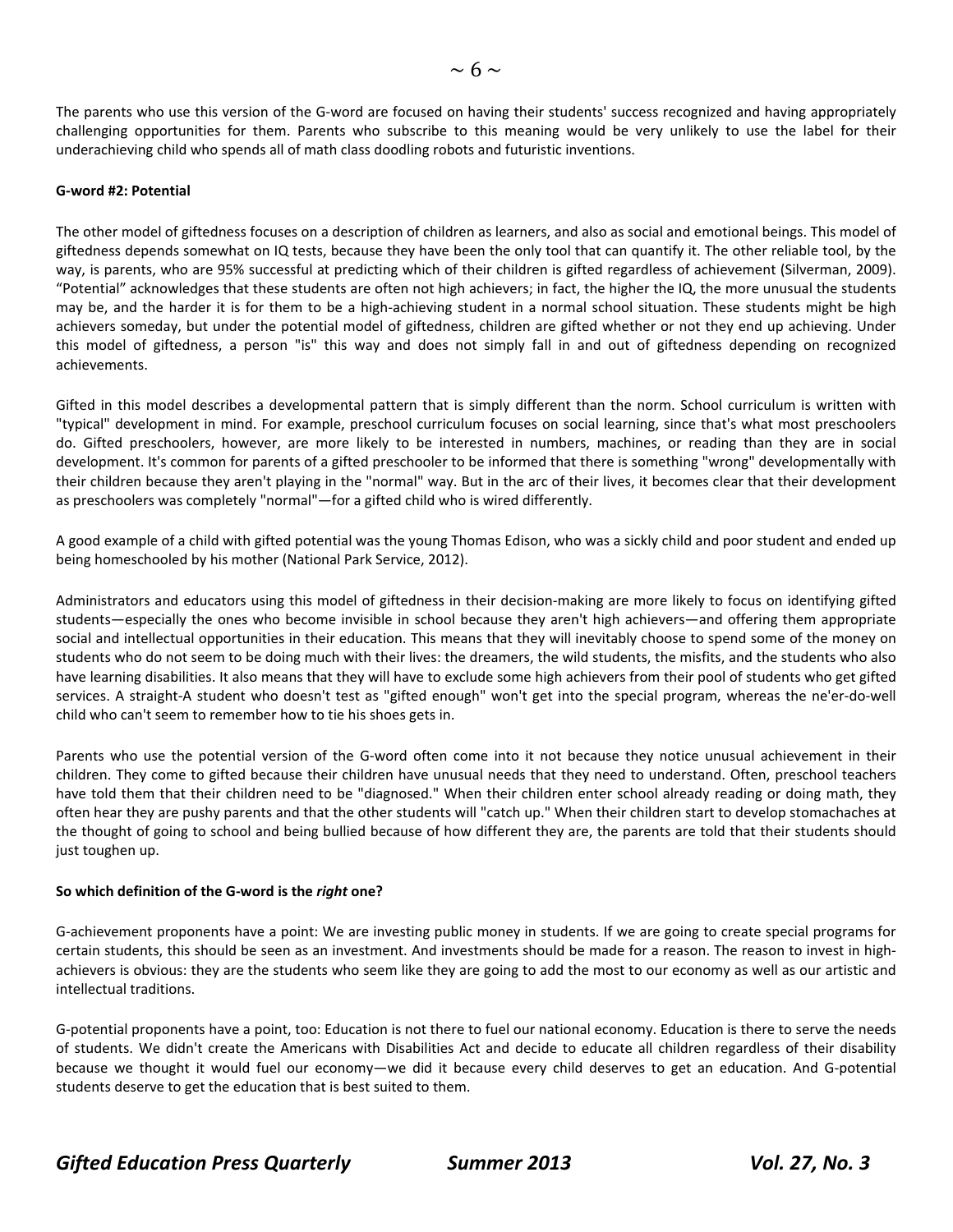As for the economic advantage argument, proponents of G-potential point out that it's impossible to know whether that dreamy gifted child who isn't an achiever will be the next John Doe or the next Steve Jobs. Investing in nurturing these children would pay off because more of them, with appropriate support, will become productive members of society.

It seems clear to me that this disagreement about the use of the word really has only one solution: We need to find a new word for one of these meanings. Given the heavy baggage and complex history of this word, it's unlikely that our culture will ever move past the confusion that it creates.

I am willing to stick my neck out and say that I think that we G‐potential proponents need to jump ship. We need to find a word that defines what our students are, what our concerns about them are, what our hopes for them are, and we need to let the achievement camp take the G‐word away. We need to let them make the argument that high achievement needs to be encouraged in whatever way makes sense for encouraging high achievement.

In some ways, this wouldn't be a big change. Many of our G-potential students will be served by the services set up for Gachievement, and that will continue to work well in their favor. Some gifted students are early high achievers, and they need support. And non-high-IQ high achievers also benefit from the availability of achievement-based services.

Other things, however, would change dramatically.

#### **"All children are gifted"**

One of the things that G‐potential parents hate to deal with is the statement, "All children are gifted." This statement is true enough when used in a general context. All children have their gifts, and all children deserve to have their gifts encouraged and developed. But of course, the reason G‐potential parents hate to hear this statement is that it implies that by calling their students "gifted," they are saying that other students don't have gifts.

If G-potential is changed to a different term, this entire argument can be refocused where it needs to be. Gifted programs, as encouraged by the NAGC, would focus on talent development. And thus any child who shows a talent would be eligible for support. We wouldn't have to defend the existence of gifted programs, because they would serve students who had demonstrated achievement (i.e. gifts) in some area. Parents of students who hadn't achieved some benchmark really wouldn't have cause to complain. They could coach their students intensively to try to get them to meet the benchmark with no negative consequences to the program since it would serve recognized achievement, not gifted-potential. A good example of this sort of coaching was recently profiled in the New York Times piece about the race to get students into New York's public gifted [programs](http://www.nytimes.com/2012/04/14/nyregion/as-ranks-of-gifted-soar-in-ny-fight-brews-for-kindergarten-slots.html?_r=3&pagewanted=all) (Phillips, 2012).

#### **Nature vs. nurture**

Although "nature vs. nurture" has been pretty much done in by modern brain research, it's instructive to look at G‐potential vs. G‐ achievement as a skewed version of nature vs. nurture. G-achievement argues that giftedness is as giftedness does; if a child doesn't *act* gifted, then a child isn't. G‐achievement is sort of like the nurture argument: You become gifted because you had a deep interest and you worked so hard. (See *Outliers* and *The Genius in All of Us*.)

G‐potential, on the other hand, focuses on a state of being separate from achievement or external behavior, a sort of modernized "nature" argument. Though psychologists who study giftedness tend to believe that it's a very complex interaction of genes and environment, the field as a whole is likely to see giftedness as inseparable from the person both by life circumstances and age. Gifted babies grow into gifted children who become—and remain—gifted adults. You will see this point of view stated implicitly or explicitly by many who research gifted children. (See *A Parent's Guide to Gifted Children* and *Living with Intensity*. Webb et al, 2007 and 2005.)

If we separate the actual terminology from the two ways of viewing "giftedness," we come to a sort of agreement: G‐achievement people are high achievers, and it's true that in order to become a high achiever of any sort, you've most likely worked really hard. Our premier athletes like Tiger Woods weren't only born with the bodies required for their sports—they also worked hard to get to the top of their fields (Shenk, 2010). Though Edison was a poor student (G‐potential), he spent countless hours thinking about and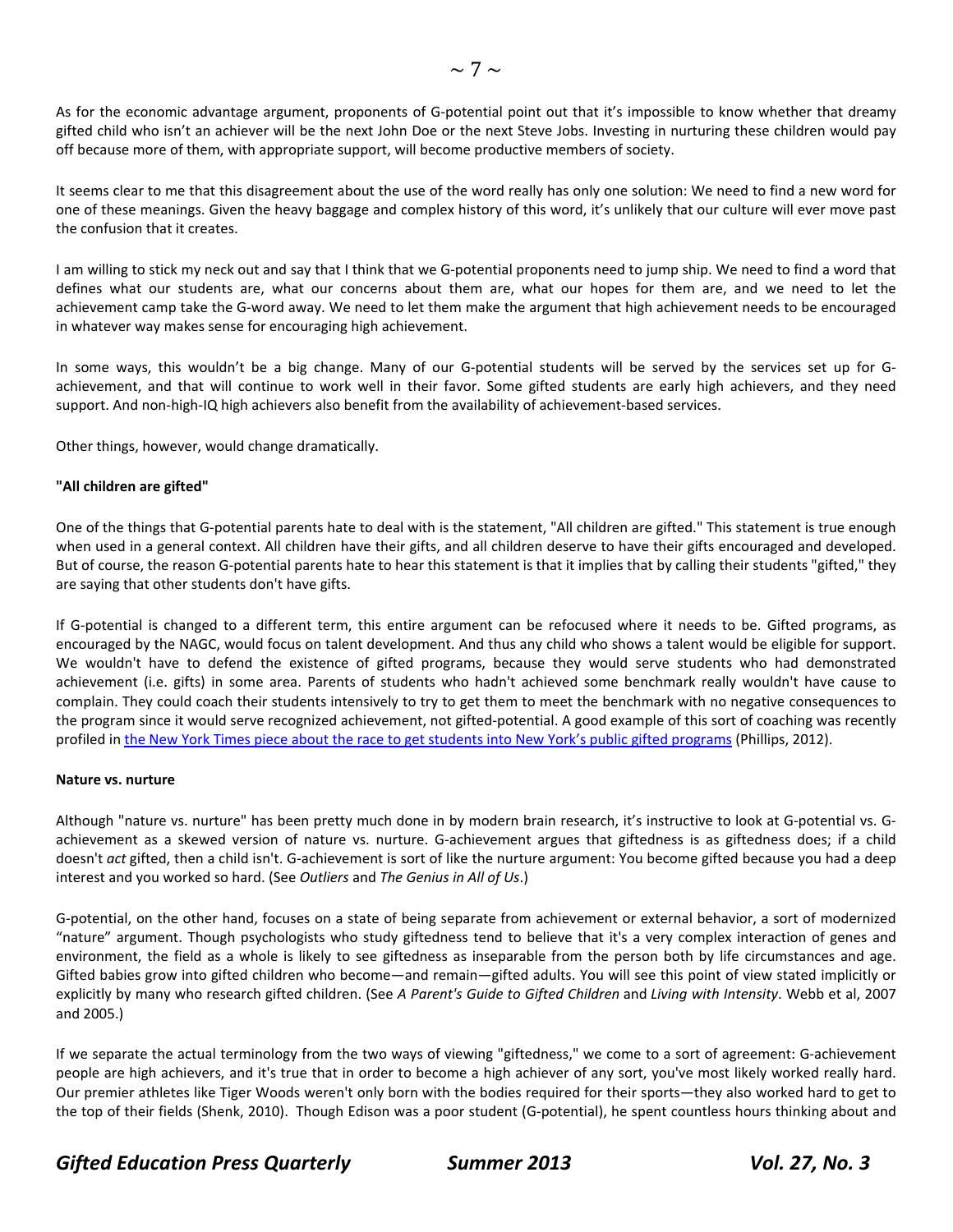developing his inventions (G‐achievement). G‐potential is taken out of the equation. Who cares whether Edison was born that way or worked really hard? We're talking about achievement and nothing else.

G‐potential is now left with looking at the other pieces of the puzzle—I would argue, the most interesting pieces. *Why* are some children born more alert and inquisitive? Why does their language development stray so far from the norm? Why do they develop analytical abilities, such as understanding the rules of sorting and pattern-making, so much earlier? Why are they more likely to be sensitive to noise or other physical stimuli? Why is there a high inheritability component in these families with children following parents in unusual development? How much of how these students develop is due to the way they're being raised? What can we do to help these children lead successful lives?

These are all fascinating questions that get shouted down by people who just want to focus on recognized geniuses who achieved greatness. If you take achievement out of the question altogether, you can start to look at who these people are and why their lives take the paths they do.

#### **Giftedness as a value judgment vs. giftedness as an exceptionality**

Another thing that G‐potential parents find difficult is the assumption, when they use the G‐word, that they are saying that their children are "better" than other students. I love the title of [Laughing](http://laughingatchaos.com/) at Chaos's Jen Merrill's new book: *If this is a gift, can I [send](http://www.amazon.com/gp/product/0615648789/ref=as_li_ss_tl?ie=UTF8&camp=1789&creative=390957&creativeASIN=0615648789&linkCode=as2&tag=avantparen-20) it [back?](http://www.amazon.com/gp/product/0615648789/ref=as_li_ss_tl?ie=UTF8&camp=1789&creative=390957&creativeASIN=0615648789&linkCode=as2&tag=avantparen-20)* (Merrill, 2012). How many parents have had the experience in which another parent thought we were bragging about our students when in fact we were complaining miserably? Every time I read someone making comments about how parents of gifted students are bragging, I wish I could go back in time and leave them in charge of my toddler for an hour. There was no bragging involved. When I started using the G‐word, it was as a diagnostic tool to help us understand why our lives were so difficult, not bragging!

G‐achievement is brag‐worthy: Your child is first violin in the state orchestra. Your child is the star of the track team. Your child is on the debate team that placed nationally. Your child was a finalist in the Google Science Fair. If we separate G-potential from Gachievement, it actually makes the bragging easier. Instead of the complex question of what made your child that way, you can simply say, "My child worked really, really hard to achieve this goal and I'm proud of her." In other words, here's proof that I have the right to call my child gifted.

The G-potential camp, freed from the value-judgment aspect of the word gifted, can focus instead on what's really important to them—the fact that these children are unusual learners and need special accommodations just like any other child with special needs. Need would not be based on achievement at all. So in the case of the gifted violinist, if she is having trouble taking notes in class because she has dysgraphia (common with G‐potential children), she can get special help for that even though she's a high achiever in another area. And in the case of the wild-child boy who shows significant psychomotor overexcitability (another common characteristic of G‐potential students), he can be placed with teachers who have training in how to handle the physical outbursts that accompany his learning, even as his intellectual needs are being met.

#### **G‐potential as a special need**

A therapist told me, when my daughter was quite young, that I should describe her as a child with special needs. It's hard to say, "I have students with special needs" when your child functions so well in comparison with other students with special needs. My older child's special needs, for example, were largely worked out in a typical classroom with an understanding teacher, and as he has grown, I no longer feel the need to educate his teachers. If I am looking for a good teacher for him, I simply look for a teacher armed with sensitivity and understanding. My younger child was more clearly a child with special needs. She could not function in a classroom without specialized support, but given that her particular special need was not defined as a deficit because she performs well on standardized tests, the system isn't set up for her.

G‐potential separated from G‐achievement would allow us to view G‐potential students as needing specialized support. Just as educators are trained in the needs of students with autism or dyslexia, the needs of G-potential could be taken care of through existing mechanisms. In school, students with special needs get a team that creates an Individualized Education Plan (IEP), which details their special needs and how those needs will be met. The team continues to advocate for the child as s/he grows and the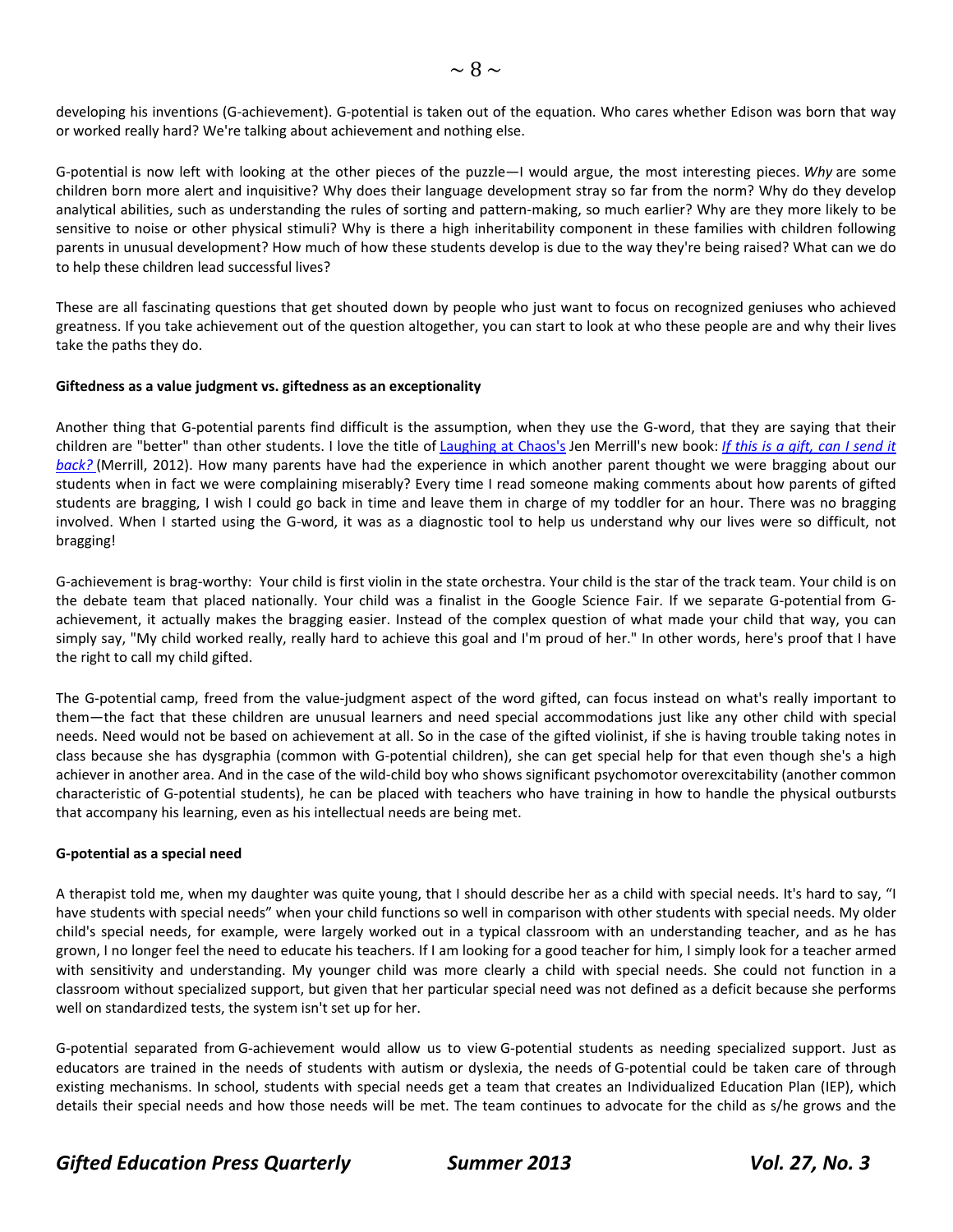needs change. G‐potential students could come to each new classroom armed with an IEP and official recognition of how to meet those needs.

For many G‐potential students, the needs will change dramatically as they age. Very young G‐potential students often have unusual social or emotional needs that they are more equipped to handle as they mature. Their intellectual needs, however, will intensify. An excellent kindergarten teacher can keep many gifted students busy. By second or third grade when the class is still on basic math and reading comprehension, they will likely need actual accommodation for their advanced intellectual skills. And by middle school, when typical students generally show slow intellectual and fast social growth, G-potential students are going to need more and more educational opportunities that are different from the norm (Willis, 2009). By high school, many G-potential students need to have opportunities to attend their local community college or appropriate online education, the sort of flexibility that few generaleducation high schools currently offer. Some percentage of G-potential students benefit from skipping high school altogether.

An IEP‐like process would therefore adapt throughout the changing child's educational life, accommodating needs and encouraging appropriate education without reference to actual achievement. Future valedictorians may still be in school, sufficiently challenged by high school classes. G‐potential students, however, might be excelling in classes at a community college on their subjects of interest such as astronomy or classical literature, when they would have been earning C's in a typical high school environment.

#### **But what label should we use?**

If not gifted, what? The reason so many people who hate the G-word stick with it is that there is nothing out there to replace it. But I think that separating out G‐achievement—ceding ground on the G‐word altogether—makes this easier. "Gifted" would continue to exist, and there would continue to be significant overlap between the two groups. But lower-achieving G-potential students would share a label with higher‐achieving G‐potential students that describes their needs more precisely.

Some suggestions I've seen:

#### *Non‐neurotypical*

This term has some compelling attributes. It contains no value judgment, just a description of what's happening. The students are neurologically different, just like autistic students or students with dyslexia. In fact, the term non-neurotypical clearly includes those students as well. Presently, a good amount of G‐potential students are helped using the same interventions and therapies used with other non‐neurotypical students, and may even share diagnoses like Sensory Processing Disorder or Autism. This vocabulary change would acknowledge the overlap. On the other hand, non-neurotypical is perhaps too general a word, since it could include many students who don't share g-potential students' intellectual needs.

#### *Intellectually or academically accelerated*

I have run across people using terms like this, and have used them myself. They also do away with the value judgment aspect of "gifted," and speak more specifically to what is different about the children in question. However, they don't address the special needs aspect, which is necessary in order to argue for special accommodations in school.

#### *Asynchronous learners*

This term gets much closer to what G‐potential needs to address—that these students have actual deficits even though they may be as highly accomplished according to traditional school measures. An asynchronous learner may have delayed social/emotional development and advanced analytical skill, such as the preschoolers who are more interested in learning about machines than making friends. *Asynchronous learners* again makes sense in elementary school, when the school administration may be leery of letting students advance to higher grades because of their social development, even though they have mastered the curriculum in their current grade. And *asynchronous learners* is a very acceptable term for students who can't handle the boredom and repetition of high school math but excel when given the chance to study astrophysics at the local community college.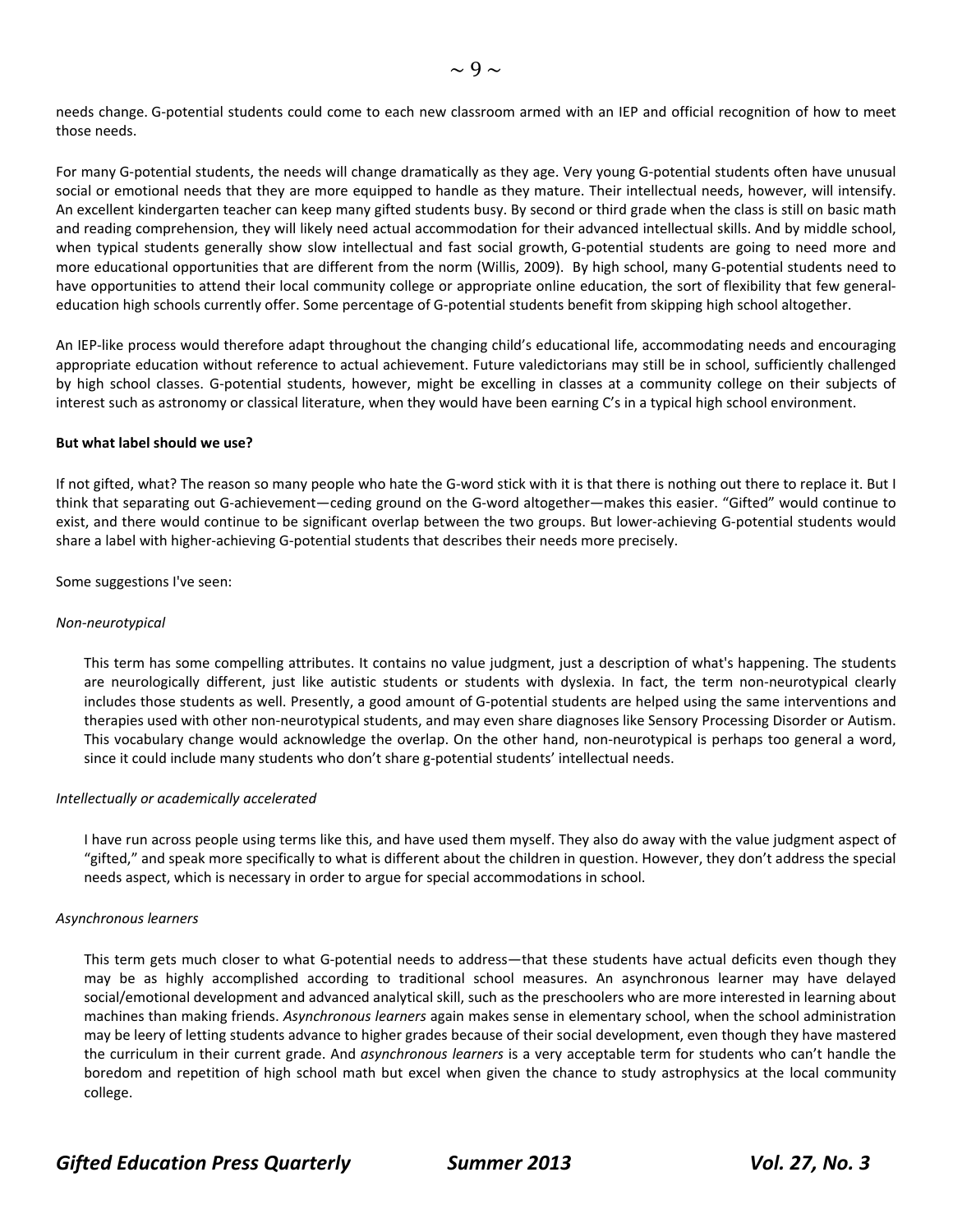My hunch for finding an appropriate term would be to build on the word "asynchronous" because it gets to the heart of what those interested in G‐potential have uncovered in their research. The problems that G‐potential students suffer are not necessarily due to the level of academic achievement they attain, but they are due to the mismatch between their analytical faculties and other aspects of their development. The few highly gifted students who are globally gifted and able to negotiate social situations equal to their intellectual abilities are only "asynchronous" due to their physical age. But most other G‐potential students suffer real consequences of their asynchronies. These consequences include:

#### *Social/emotional asynchrony and impairment*

Children with the heightened sensitivities that often accompany G‐potential are often unable to perform socially in any way parallel with their analytical/academic abilities.

#### *Uneven intellectual/academic development*

Children with highly advanced skills in one area often show average or even below average skills in others.

#### *Asynchronous physical and intellectual development*

It's very common that younger G‐potential children with advanced verbal skills are frustrated and hampered by their undeveloped physical skills, such as children who read and analyze at a college level, but have trouble writing by hand with the speed and accuracy even of students their chronological age.

#### *Asynchronous development with accompanying exceptionalities*

A verbally gifted child with dyslexia often shows, for much of her earlier education, as a verbally average child. Seen through traditional diagnostic criteria, children are not "impaired" unless they show less than average achievement. But twice‐exceptionality under a G‐potential definition would show up as a deficit needing remediation.

#### **How to divorce ourselves from "gifted"**

I am not a psychologist, and don't claim to know the best answer to the question of what makes a G‐potential child. But in following the above line of reasoning, I think that proponents of separating G-potential from G-achievement should consider a term like *asynchronous development syndrome*. Such a term avoids the major pitfalls of "gifted":

- It is not a value judgment
- It does not rest on any definition of achievement
- It allows for achievement, either advanced or average, in some areas while allowing for accompanying deficits in other areas
- It can be proven diagnostically
- It does not fall victim to culturally preconceived notions of "smart students"
- It allows for people of all ages—even as adults, G‐potential humans distinguish themselves in certain ways

As a parent who writes about giftedness, the merry-go-round effect of debates about this word exhausts me. The copious energy spent by our community of parents, teachers, administrators, caregivers, and researchers on debating this word should be diverted to more noble pursuits…like solving the very real problems faced by our students.

At some point, we have to give up or give in. Giving in as the NAGC has proposed to do, I believe, is unacceptable. We have too many examples of the suffering, lost productivity, and misled lives of the asynchronous gifted to justify not sticking our heads in the sand because of our fear of being branded elitists.

Our goal is to understand and serve the needs of these children we in the gifted community call gifted. They aren't always the students that people out in the general population call gifted. They are our non-neurotypical, academically accelerated, asynchronous developers. They are our preschoolers who read obsessively about Medieval history, our third-graders who stare dreamily out the window while math covers subjects they mastered three years earlier, our young teens who start to dumb themselves down to fit in, our older teens who drop out of high school because no one has noticed that their low grades don't reflect inability to learn.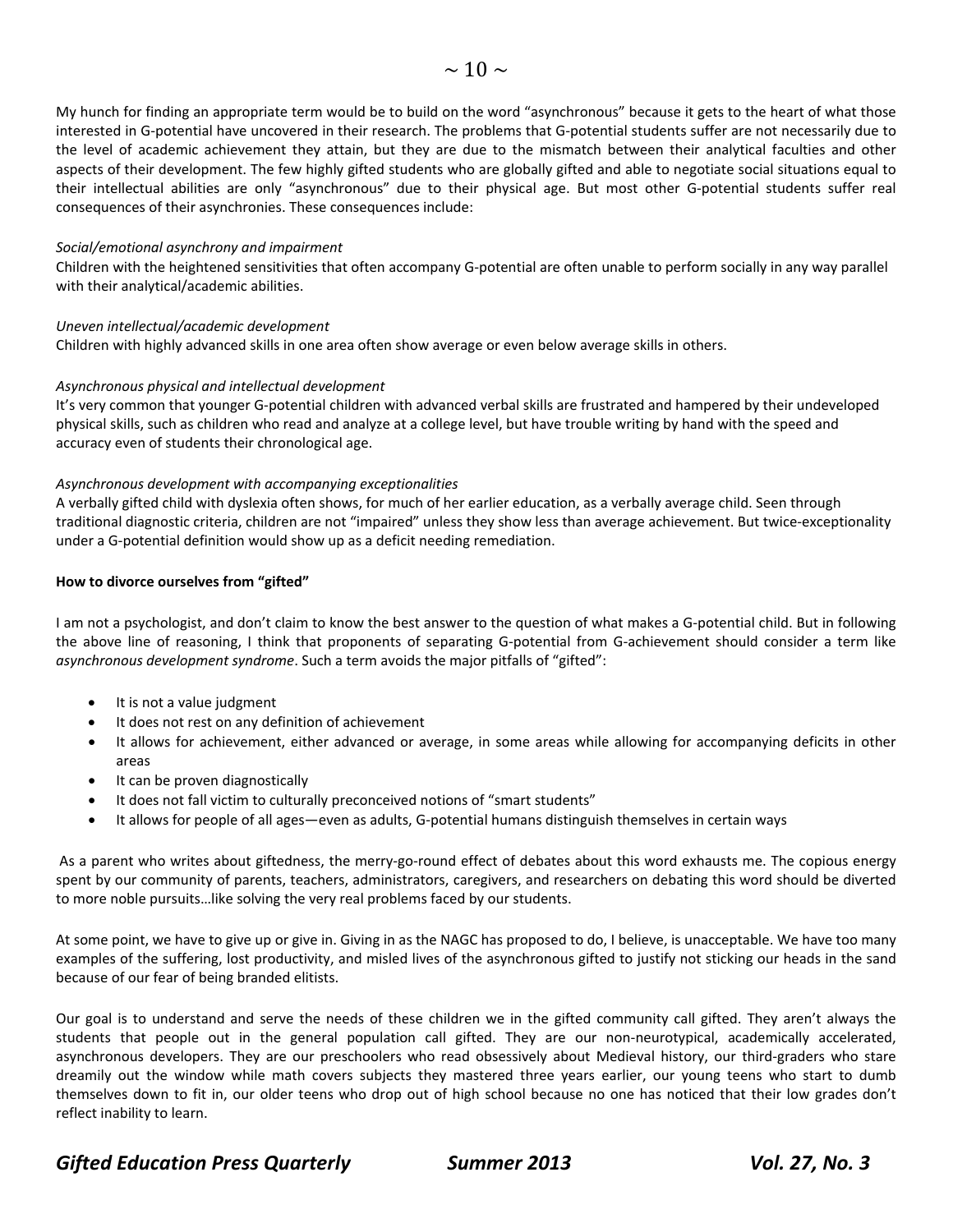It's a hard thing to say, but I think it's time to call the lawyers and settle this once and for all. "Gifted" gets the math contests, "asynchronous" gets the twice‐exceptional. Gifted gets the spelling bee, asynchronous gets the special accommodations for advanced readers with dysgraphia. Gifted gets the glory, and (though asynchronous high achievers get to share in the glory, too) asynchronous gets the comfort of knowing that our students' needs are being served. Right now, it might feel like too big a change just to solve our little problems. But down the road, I think we'll look back and wonder, *What took us so long?*

#### **References**

Conrad, L.J. (2011) "The NAGC's Bold Step and What it Means for Your Gifted Child." [http://giftedparentingsupport.blogspot.com/2011/11/nagcs](http://giftedparentingsupport.blogspot.com/2011/11/nagcs-bold-step-and-what-it-means-for.html)-bold-step-and-what-it-means-for.html

Daniels, S., & Piechowski, M. M. (Eds.). (2009). *Living with intensity.* Tucson, AZ: Great Potential Press.

Gardner, H. (1983). *Frames of mind: The theory of multiple intelligences*. New York: Basic Books.

Gladwell, M. (2008). *Outliers: The story of success.* New York: Back Bay Books.

Merrill, J. (2012). *If this is a gift, can I send it back?*. GHF Press.

National Park Service. "A Brief Biography of Thomas Edison." [http://www.nps.gov/edis/forkids/a](http://www.nps.gov/edis/forkids/a-brief-biography-of-thomas-edison.htm)‐brief‐biography‐of‐thomas‐ edison.htm

Olszewski-Kubilius, Paula. (2012) "Taking a Bold Step." [http://parentingforhighpotential.com/2011/11/18/from](http://parentingforhighpotential.com/2011/11/18/from-the-nagc-president-paula-olszewski-kubilius/)-the-nagc-presidentpaula‐olszewski‐kubilius/

Phillips, Anna M. (2012). "After Number of Gifted Soars, a Fight for Kindergarten Slots." [http://www.nytimes.com/2012/04/14/nyregion/as](http://www.nytimes.com/2012/04/14/nyregion/as-ranks-of-gifted-soar-in-ny-fight-brews-for-kindergarten-slots.html)‐ranks‐of‐gifted‐soar‐in‐ny‐fight‐brews‐for‐kindergarten‐slots.html

Reis, S., & Renzulli, J. (2009). "Gifted Education." [http://www.education.com/reference/article/gifted](http://www.education.com/reference/article/gifted-education/)-education/

Shenk, D. (2010). The genius in all of us: Why everything you've been told about genetics, talent, and IQ is wrong. Harpswell, ME: Anchor.

Silverman, L. (2009). "What We Have Learned About Gifted Children." [http://www.gifteddevelopment.com/What\\_is\\_Gifted/learned.htm](http://www.gifteddevelopment.com/What_is_Gifted/learned.htm)

Webb, J. T., Amend, E. R., Webb, N. E., Goerss, J., Beljan, P., & Olenchak, F. R. (2005). *Misdiagnosis and dual diagnoses of gifted children and adults: ADHD, bipolar, OCD, Asperger's, depression, and other disorders.* Tucson, AZ: Great Potential Press.

Webb, J. T., Gore, J. L., Amend, E. R., & DeVries, A. R. (2007). *A parent's guide to gifted children*. Tucson, AZ: Great Potential Press.

Woods, Tiger. "About Tiger Woods." <http://web.tigerwoods.com/aboutTiger/chronology>

### **Abraham‐Itzl from Jerusalem: A Meeting with a Gifted Ultra‐Orthodox Boy Hanna David Tel Aviv University**

This article presents a counseling session with an Ultra‐Orthodox boy during which a picture of extraordinary abilities in mathematics and language, high interest in history and art, as well as emotional development typically consisting to a much older age have been revealed. In spite of the fact that the boy went to a Yiddish Cheder on a regular basis and Yiddish was also the language spoken in his home, his Hebrew was excellent, and he had some knowledge of English, French and German, languages he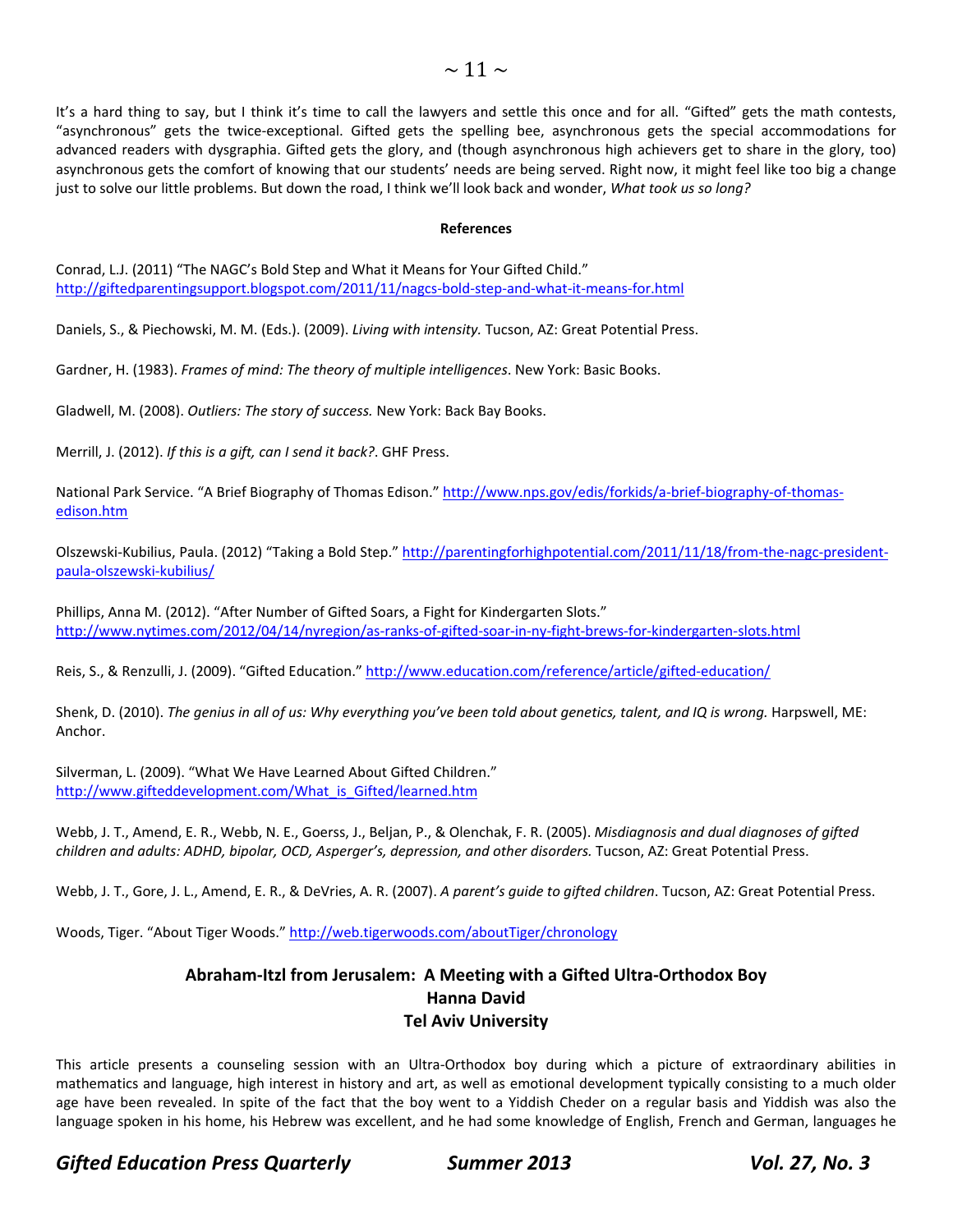had never been exposed to. The boy was a candidate to participate in the special class for gifted children, opened in one of the Chabad "Talmud Torah" schools in a medium‐size Israeli town. As Ultra‐Orthodox schools do not participate in the Israeli public identification for giftedness examinations, discussing this case study is of special importance: it is the first time a description of a highly gifted Ultra-Orthodox child is described in the professional literature, and it allows a glimpse of a private institute serving a very intelligent population that is eager for knowledge but cannot obtain it by using public resources.

All personal details have been changed in order to keep the privacy of the child and his family intact.

#### **Introduction**

Most enrichment programs for the gifted in Israel are aimed at both students learning in secular education as well as in the statereligious systems (Special programs for gifted children, 2010). The centers where these programs are operated (Enrichment centers for the gifted, 2013) usually serve a mixed population spread in some cases, in many towns, villages or Kibbutzim. However, as Ultra-Orthodox schools do not participate in the Israeli public identification for giftedness examinations, their students are not enrolled in these programs. Hence, there is hardly any data about gifted children from this sector.

Until last year I was convinced that the reason for this situation is the decision of policy makers in the Ultra‐Orthodox sector to not have their children participate in enrichment programs initiated and financed by the Israeli Ministry of Education. But in July 2011 Ms. Nechama Rosenberg, had initiated the opening of a gifted class in a Talmud Torah Chabad located in a medium‐size town in Israel. (A gifted class was originally opened in a Talmud Torah Chabad in 2010.**)**  In 2010‐11 she invited me to help her screen candidates for the 2011‐12 school year. I asked Ms. Rosenberg why the students learning in Chabad schools did not participate in the general screening process offered to all other Israeli children free of charge. The answer was that time and again Chabad educators tried to persuade the Israeli Ministry of Education to allow a professional in the area of giftedness who would be accepted by Chabad as an authority in Halacha, or Jewish Law. This person would read the giftedness examinations in order to make sure they included no content that conflicted with religious standards. But there was no positive answer to their request. Without the needed religious approval of a person who is, of course, qualified both as a professional in the area of giftedness and a religious authority, Ultra‐Orthodox children are not allowed (according to the strict Jewish law) to take the giftedness examinations.

The gifted class initiated by Ms. Rosenberg for Ultra-Orthodox students was the only one in Israel, so it included students from a variety of places. The students – as well as the parents – made huge efforts to have their children participate once a week in an 8‐ hour school day instead of their regular class. They also had a large amount of money to pay the main teacher whose round trip took almost six hours to teach six hours. While the salaries of the teachers of all other enrichment programs are covered mainly by the government, and the local municipality contributes its part as well, this program received no public support. As in the Ultra-Orthodox sector, the average family is much larger than in the general population, and the average income is considerably lower. The dedication of the educational team and the children's parents are highly noticeable.

The boys accepted to this gifted program, operating once a week, belonged to various Chabad schools. I will hereby describe one of the candidates for the program: the 9‐year old Abraham‐Itzl who studied in a Yiddish Cheder where no "core subjects" such as language, mathematics and English, were studied at all (the exact nature of these subjects for school as well as pre‐school children are specified in The Dovrat Report, 2005**).**

#### **The meeting with Abraham‐Itzl**

Abraham‐Itzl arrived at my office five minutes before the appointed time, accompanied by his grandmother. They came from Jerusalem by public transportation; it took them about an hour and a half – so such precision should be admired. Unlike most parents of boys interested in this class, who tried to get as much information about it during the telephone call aimed at setting the time of the meeting, Abraham-Itzl's mother called, introduced herself and accepted my first suggested time for the meeting without any further questions. It was a clear sign that the family was very interested in the enrichment program and was happy for the opportunity their son had to attend it.

When Abraham-Itzl entered my clinic, he opened his eyes widely, seeing all the books around (about 1,000). Without my saying a word Abraham-Itzl started telling me how much he loved reading, and that actually he read everything he could put his hands on. At this moment I felt like challenging him, and asked: "Even if it is volumes of German plays?" showing him the 6 red volumes of "Brecht Werke" placed on one of the upper shelves. Without getting confused he answered, that as learning in a Yiddish Cheder, and knowing Hebrew as well (excellent Hebrew, by the way…), he knew it would not be difficult for him to learn German. But "at present, I know only a few words. May I ask you what is JAWOHL?" It appeared that he read this word in a book by Erich Kästner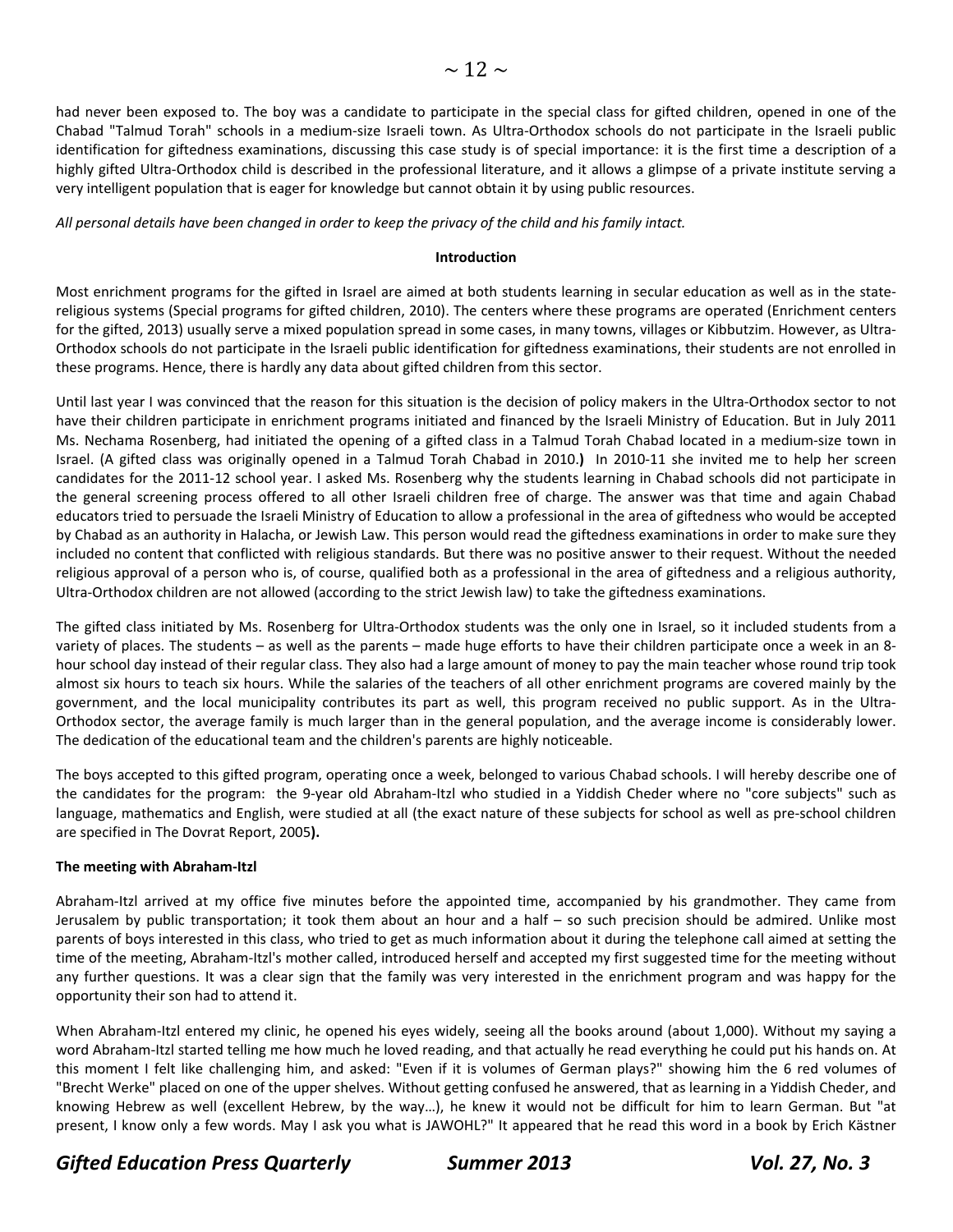translated into Hebrew. The translator did not translate it but rather left it in Hebrew transcription, but Abraham‐Itzl understood it had to do with approval, both from the context and because "JA" is similar to the Yiddish word "Yo," meaning "Yes." At this moment I already decided that he was admitted to the program, but we continued our conversation for more than the 25 minutes allocated for it. It was almost impossible to finish our meeting even after 40 minutes…

Abraham‐Itzl told me he knew people who liked reading plays, and also knew people who could read German – "mostly older people." Nevertheless he himself would, maybe, learn German as well, after he learned English and French. He started making a comparison between French and German – in Israel, French was for many years the second foreign language taught in schools, but German was banned because of the holocaust, in spite of the fact that it was the language of many holocaust survivors. He also mentioned that French was not close to Yiddish while Yiddish was very similar to old German. When I mentioned writing a paper about Yiddish in the Responsa literature more than 30 years ago (David‐Ehrenstein, 1981), he asked me to send him a copy of it!

Abraham‐Itzl moved quickly to his next topic: Rashi (the great Jewish religious scholar). He did not remember the German name of the geographic region where Rashi had resided, *Elsaß*, but once I told him he thanked me immediately. When he was searching for the name, I used the term "It is on the tip of our tongue," and he instantly understood this phrase though he had probably never heard it in his Yiddish neighborhood, let alone read it. He just understood it from the context! He knew that it was of the time when this region belonged to France and was called Lorraine. (In Hebrew we use the German pronunciation for the German name and the French one or the French one.) He also told me about the prolific grapevines in this region, as was the situation in the time of Rashi who grew his own grapes. He also knew France has an excellent reputation as a producer of wines up to now.

In addition to the wide knowledge and extreme curiosity, Abraham‐Itzl showed extraordinary skills in mathematical understanding. When I started explaining to him, at his request, who I was and my task in the enrichment program, he managed to describe in a very creative way, the term "exponential scale." This was in spite of the fact that he did not learn any mathematics in school. Apparently, before meeting me he did some "homework," and understood that giftedness had to do with IQ. He assumed, wrongly, that I measure the IQ of children coming to me, and concluded that "IQ is measured in a scale similar to the Richer **(**magnitude) **scale**. As in the Richter scale, '1' means a very mild earthquake and '2' means a much more massive one." Though this explanation is incorrect as related to IQ differences, he did understand and described correctly the exponential increase of the Richter scale. Never before, in my 30 years experience, did I meet a child who did not learn any formal math – not even the 4 elementary operations – with such extremely high mathematical ability. While many adults do not understand the meaning of "The difference between 1 and 2 on the Richter scale is much smaller than that between 4 and 5," he did. In most cases, in order to prove mathematical abilities, some basic knowledge is needed in number theory or in Euclidian geometry taught in most Israeli kindergartens (by introducing geometrical 2‐dimentional shapes and objects, such as balls and cubes), but this is not the case in the Yiddish Ultra‐Orthodox education. Abraham‐Itzl learned everything by himself.

Though Abraham‐Itzl's conception of the Richter scale was incorrect, it showed an exceptional level of creative thinking, and the ability to make an analogy from the known to the unknown. During the meeting there were a few more times when Abraham‐Itzl's lack of knowledge, combined with his enormous wish to learn and reason from the known to the unknown, resulted in incorrect conclusions. For example, when I told Abraham-Itzl he was meeting with me to make sure he was a good candidate for the enrichment program (in Hebrew: Tochnit HA'ASHARA), he concluded that it had to do with prisoners (in Hebrew: ASIRIM) who are taught in prison things they did not learn while being on the outside. (Israeli prisons are known for their variety of educational programs, and the Chabad movement had been sending youngsters to teach prisoners for almost 50 years.) At this point I wanted to discover if Abraham‐Itzl was willing to change his opinions, even those he believed to be facts. I told him that most prisoners had a bad education and they were in need of the basics – sometimes they were illiterate. In the enrichment program on the other hand, I told him some of the things taught are never introduced in the regular school program, and even for those that are – the way they are taught in the enrichment program was different. The instructional level was high, the pace was quick and the students liked challenges. Abraham‐Itzl was willing to part with his original idea and promptly accepted this new information.

As we went on I discovered that Abraham‐Itzl had a unique social‐emotional ability. He realized he had to inform me about his high achievements in school, but he managed to do it just by stating the facts, without any boasting or self‐praising. Though he was only nine he had successfully finished grade 6. He described his educational path in a few words, "I started going to the Cheder at age 3, as usual, but when I was 4 and could already read, I started school." Before I had time to say anything, he added, "I do not to wish to seem proud." When I nodded my head he just told me, in plain language with no superlatives, what he learned and what achievements he had in each school subject. It is not very easy, even for much older people, to be "just modest enough." Abraham‐ Itzl managed to do that.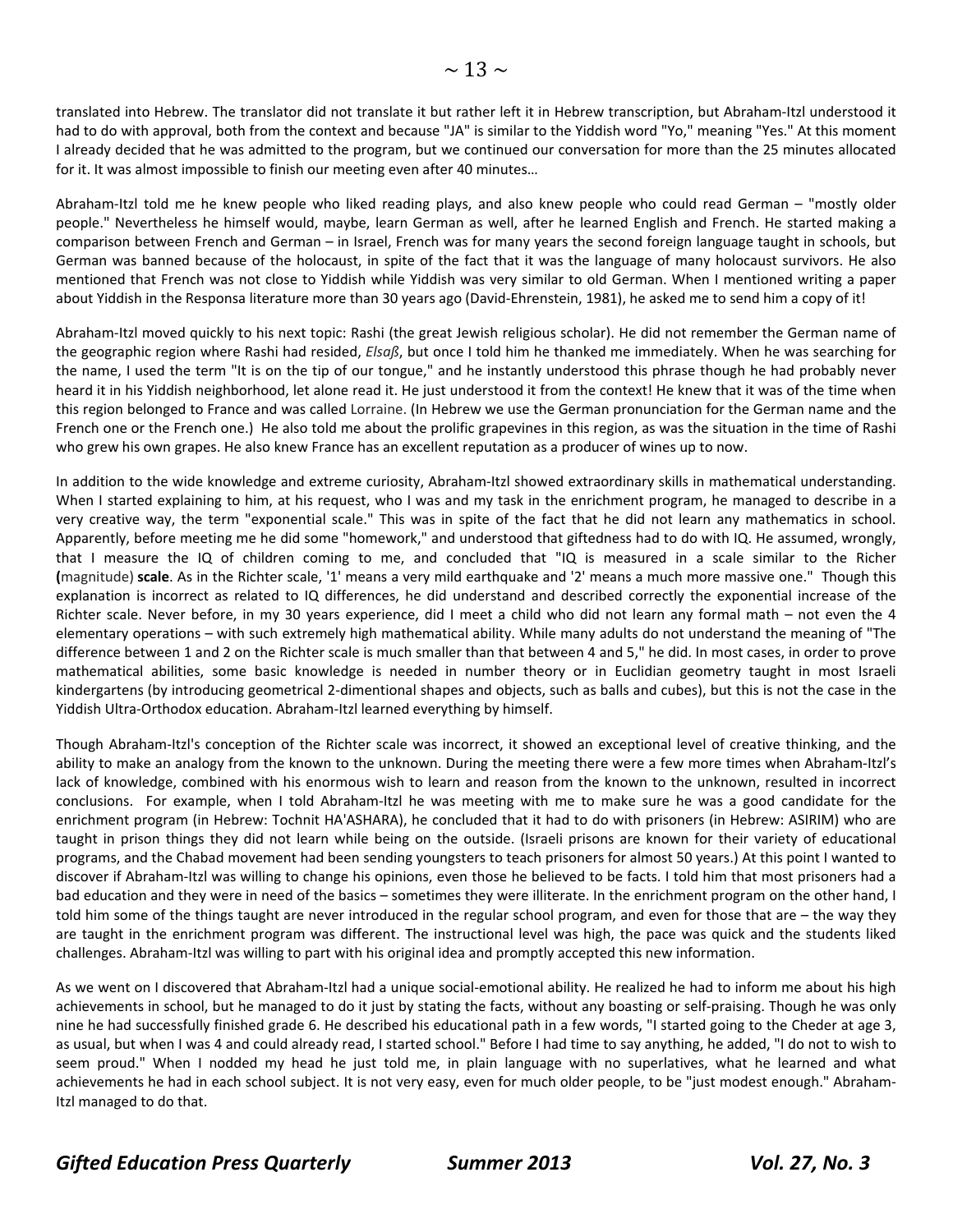Another aspect of the Abraham-Itzl's high social abilities was revealed later when I was talking with his grandmother in his presence. He interrupted us during the conversation but did that delicately without raising his voice or showing any other kind of aggression. When later I kept on speaking with her, he did not interrupt us again – though he did want to ask questions and maybe add some remarks, as was obvious to me whenever I glanced at him during my conversation with his grandmother.

I wanted Abraham‐Itzl to know what to expect from the program. In order to tell him about it, I had to ask him to stop speaking for a while and listen to me. When I mentioned that the daily "dose" of Talmud was four hours, he stopped me and said, "We call it GEMARA." I explained to him that as we were still hoping to get the support of the Ministry of Education, we had better to use the Hebrew term "Talmud" which is familiar to secular Jews rather than the Aramaic word, "GEMARA," and thus maybe appear more 'friendly" to the policy makers or the persons in charge of the budget. He understood this instantly, and asked if "Talmud" was a subject of study by non-religious Jews as well. When I said it was, he seemed happy, hoping that by changing the name of the main subject it had better prospects to be considered legitimate. This was a very tough political situation for a 9‐year old child to understand. However, he not only understood the problem but also accepted it with good spirit.

The other class I told Abraham‐Itzl about was "The Desert Tabernacle (Mishkan) and its Vessels" class taught in the 2010‐11 school year, and admitted I did not know specifically what was to be taught instead of it in the next year. In any case it would be music, arts or science. He was excited by all of these possibilities. He wanted to learn about the Mishkan and its Vessels, and combine theoretical learning with the practical work of preparing a wooden model of the Desert Tabernacle and metal models of its vessels. He said he also loved music – he played the violin though never received any music lessons. Science seemed to be a real passion for him, though after saying it he "corrected" himself by saying that "of course, I want to be a great Rabbi (GADOL BA'TORAH")." I mentioned Rabbi Menachem Mendel Schneerson known as the Lubavitcher Rebbe or just the Rebbe in this context: Abraham‐Itzl knew he had attended the Sorbonne. I told Abraham‐Itzl that the Rebbe studies a few subjects, and added that once a person has an education he can choose whether to work in the profession he had acquired or not, but this option does not exist for the unlearned.

During the meeting Abraham‐Itzl revealed more areas of interest. He was fascinated by one of the abstract paintings hanging on the wall, and showed his grandmother and me the figures he found in it. For a person who neither studied art nor visited any art exhibitions, the ability to derive so much pleasure from viewing an abstract painting is quite rare. In addition to curiosity and interest, it also indicates a highly developed esthetic sense and ability to see beauty which may not even be evident to a person who has received modern art education.

Towards the end of the meeting Abraham‐Itzl started talking about Michaelangelo who had been left‐handed. He asked me if the painter of the painting he liked so much was left‐handed as well, and started a discussion about the right and the left lobes of the brain. "Lobe" in Hebrew is a 2‐ syllable word ("U‐NA"). The accent is on the second, but when Abraham‐Itzl pronounced it with the accent on the first syllable for the second time, I corrected him. The grandmother interrupted by saying that he had never heard this word. This was already quite clear to me, but when and where he had read about the two lobes remained unclear.

At the end of the meeting Abraham‐Itzl asked for my fax number so he could send me his picture. Though his parents used the internet for their daily needs, he did not even think he could ask to use it as well, knowing that young children do not have access to the internet because it might interfere with their education or even worse – expose them to contents their parents wanted to avoid. I did not know if keeping in touch with me was acceptable by the educational standards Abraham‐Itzl had been raised, so I had no idea whether he would make use of my fax number. However, I did know that he was longing for a connection with anybody who would answer his various intellectual and emotional needs. It was clear that his present school could supply neither, and his immediate neighborhood had difficulties understanding them.

#### **In Summa:**

It was the first time I met a child where Hebrew was neither the only language spoken at home nor the one in school except for when used in Torah or Mishnah classes. But his general knowledge, highly dependent on language, was high enough to pass any examination for identifying the gifted. Abraham-Itzl seemed to pick up easily so much knowledge in many areas, internalize it and make it a part of his own self.

Unlike the case studies I usually write, this one does not have a psychological intervention. The aim of this article is to present the readers with the fact that gifted Ultra-Orthodox children are there – children whose parents wish they had an opportunity to offer them special education for the gifted, and the children themselves yearn for it. This article offers the readers a glimpse into one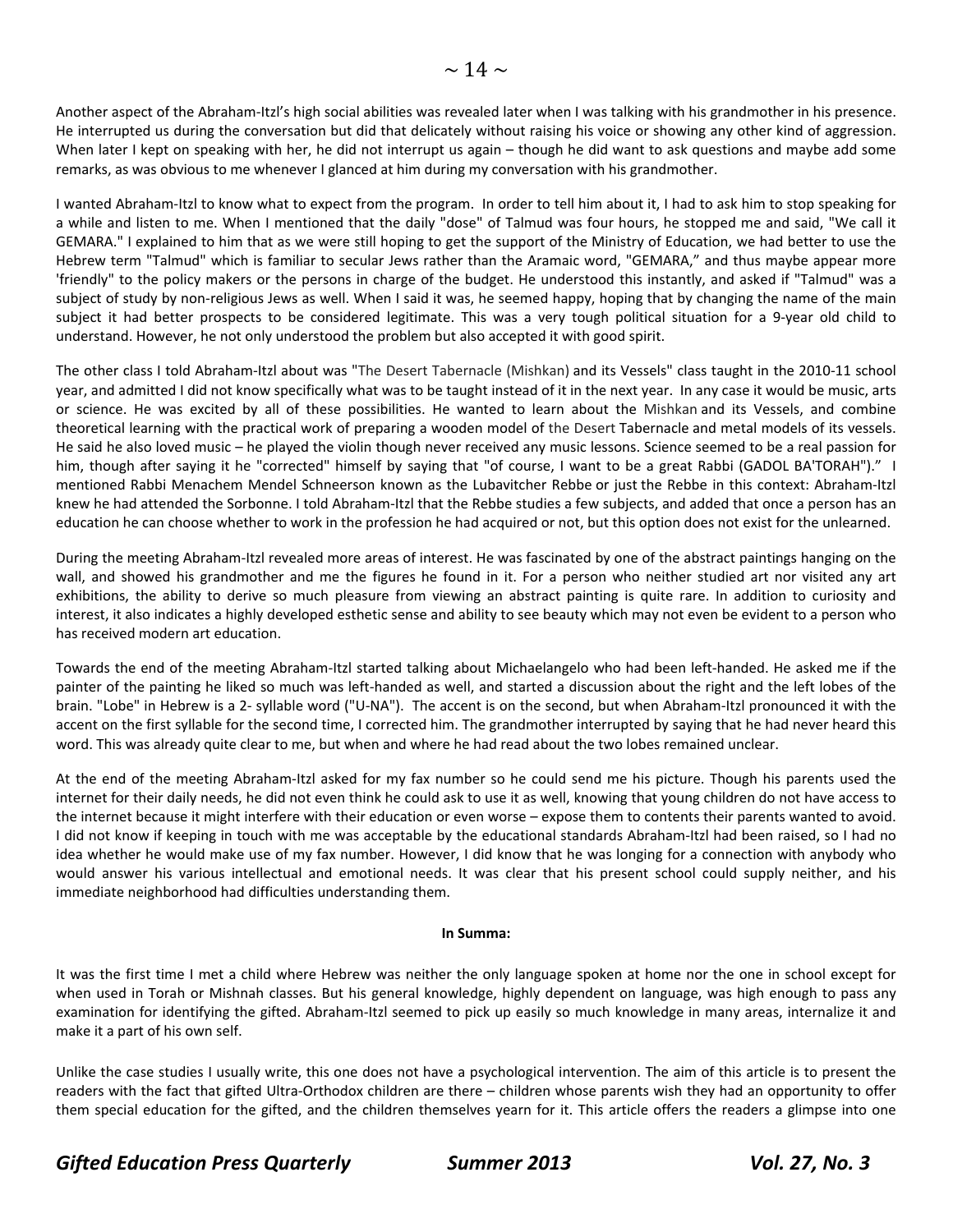single private class initiated for this aim. Unfortunately, government agencies have not made the effort to obtain the necessary support so that all children from all other sectors are offered appropriate public education resources.

#### **References**

- David‐Ehrenstein, H. (1981). Yiddish: Linguistic history and interrelations between language and culture. Research made on the computerized Responsa Project. *Proceedings of the International Conference on Literary and Linguistic Computing,* Barcelona, Spain.
- The Dovrat Report (2005). The national force assignment for the advancement of education in Israel because each child deserves more (Hebrew). Retrieved on 16 March 2013 from [http://www.nrg.co.il/online/1/ART/850/588.htm](http://www.nrg.co.il/online/1/ART/850/588.html)l
- Enrichment centers for the gifted a list (Hebrew) (2013). Retrieved on 16 March 2013 from <http://cms.education.gov.il/EducationCMS/Units/Gifted/amudim/ReshimatMerkazeMechunanim.htm>
- Special programs for gifted children and regulations for their operation and implementation (2010). Retrieved on 27 October 2012 from [http://cms.education.gov.il/EducationCMS/Applications/Mankal/EtsMedorim/1/1](http://cms.education.gov.il/EducationCMS/Applications/Mankal/EtsMedorim/1/1-5/HoraotKeva/K-2010-8b-1-5-1.htm)‐5/HoraotKeva/K‐2010‐8b‐1‐5‐ 1.htm
- **Note**: A gifted class was opened in a Chabad Talmud Torah for the first time (8/17/2010). Retrieved on 27 October 2012 from [http://www.chabad.info/index.php?url=article\\_he&id=56529](http://www.chabad.info/index.php?url=article_he&id=56529)

### **Comments Regarding Dr. Jim Delisle's Critique (A Defining Moment,** *GEPQ***, Winter 2013 issue) of the NAGC Definition of Giftedness**

### **By Dr. Kristie Speirs Neumeister Associate Professor Ball State University**

I wish to respond to Dr. Delisle's critique ("A Defining Moment") of the new NAGC definition of giftedness. In 2010 NAGC adopted a new definition of giftedness, the product of a year's work from a task force selected primarily for their diversity of thought and representation within the field. Dr. Delisle presents five points of dissent regarding the new definition, including the following: length, practical limitations, theoretical limitations, contextual focus, and lack of transparency. As a member the NAGC Task Force who assisted in the construction of the definition, as well as an active member of the field of gifted education, I would like to offer my comments regarding these points.

*Length:* Dr. Delisle felt the NAGC definition was too lengthy. He quoted the definition as: "*Gifted individuals are those who* demonstrate outstanding levels of aptitude (defined as exceptional ability to reason and learn) or competence (documented performance or achievement in top 10% or rarer) in one or more domains. Domains include any structured area of activity with its own symbol system (e.g. mathematics, music, language) and/or set of sensorimotor skills (e.g. painting, dance, sports)" and then stated: "Any definition that is 224 words long is far too lengthy for its own good." This quoted definition, however, is only 59 words, not 224. NAGC does elaborate on the above definition, but the part quoted by Dr. Delisle is the core definition. At only 59 words, it packs both substance and the ability to be operationalized by educators in the field. The remaining four parenthetical explanations are not needed to refine the definition, as Dr. Delisle states, but rather to offer extended commentary for those interested in a more complex understanding of giftedness.

*Practical* and *Theoretical Limitations:* Dr. Delisle stated that the NAGC definition implies that "giftedness is not a set of personal, innate traits but rather, the expression of particular talents." He continues to argue that the definition ignores the cognitive and psychological aspects of giftedness. These statements, however, are not accurate reflections of the definition proposed by NAGC. The very first sentence of the NAGC definition reads *"Gifted individuals are those who demonstrate outstanding levels of aptitude (defined as exceptional ability to reason and learn)."* The word aptitude is defined as natural 

*Gifted Education Press Quarterly Summer 2013 Vol. 27, No. 3*

\_\_\_\_\_\_\_\_\_\_\_\_\_\_\_\_\_\_\_\_\_\_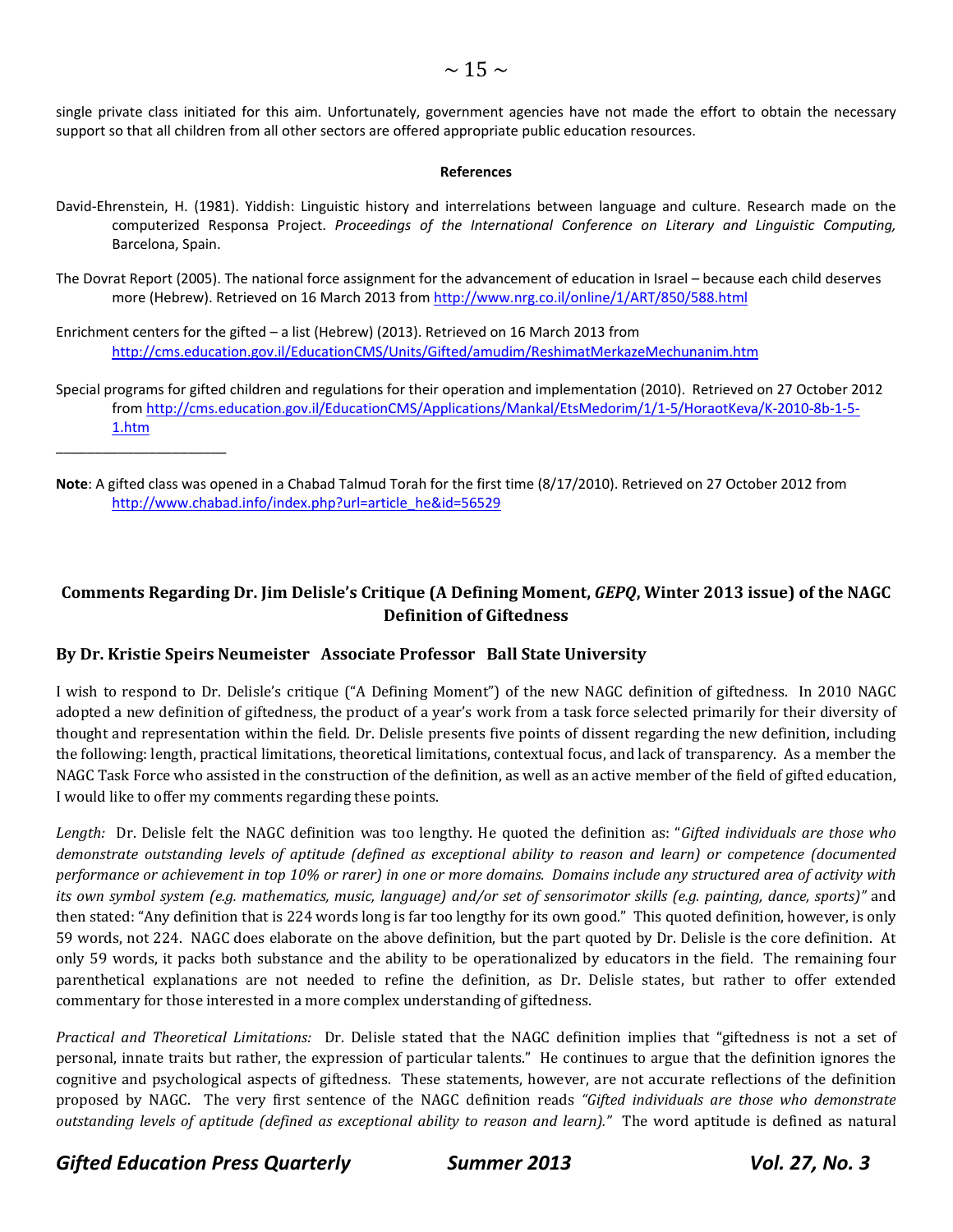ability (Merriam-Webster). The fact that the word aptitude is included at the front of the definition is indicative of NAGC's support of this position regarding the conception of giftedness; however, NAGC is not limited by this perspective alone. The second half of the definition reflects an equally viable conception of giftedness as defined through outstanding levels of competence. These twin notions capture fundamental differences in Western and Eastern notions of intelligence; Western perspectives tend to emphasize intelligence as a fixed ability whereas Eastern perspectives tend to emphasize intelligence as malleable (the harder you work, the smarter you will become.)<sup>1</sup> It is essential that NAGC embraces both perspectives as each has much to offer our field; the innate perspective acknowledges that gifted students are cognitively and psychologically distinct from typical students through their exceptional capacity for reasoning and learning, and the talent development perspective emphasizes the need for parents and educators to facilitate experiences that cultivate this innate ability, as well as an attitude within the child that hard work leads to success, in order to actualize the child's potential. Rather than having "theoretical and practical limitations" this definition embraces different theoretical perspectives, yet is practical enough to be operationalized by educators and policy makers advocating on behalf of gifted students.

*Contextual Focus*. Dr. Delisle argues against the NAGC's definition for its emphasis on domain specificity. He stated, "In this new world of domain-specific giftedness, then, people are gifted only part of the time—the times when they are "acting" that way." Again, this statement is not reflective of the true meaning of the NAGC definition. The definition states that individuals can be gifted in "one or more domains." This phrase incorporates both domain specificity as well as those who are gifted in the general intellectual sense-or as Dr. Delisle refers to them as individuals who are able to "think in deeper or more complex ways apart from a specific domain." Rather than omitting these learners from the definition of giftedness as Dr. Delisle suggested, the new definition is broader to include those who truly do have exceptional ability only in select domains as well as those who are gifted in the general intellectual sense. This broader definition has positive implications for educational practice, as it will allow those with ability in only one area, such as math or language arts, to receive services in that specific area rather than being denied services because they do not qualify for a gifted program designed only for students with general intellectual ability.

*Transparency.* Dr. Delisle's final point of contention regarding the NAGC definition was the fact that the membership did not have an opportunity to comment on the definition before it was adopted by the organization. As a point of clarification, the definition was brought before the NAGC Board of Directors for approval. The Board reviewed and approved the definition in 2010. As the Board of Directors is elected to represent the membership, this process did ensure transparency as well as validation of the ideas reflected in the new definition.

As a member of the task force charged with the task of redefining gifted education, I can attest to the amount of time and intellectual energy that was devoted to this process. I welcome discussion of the ideas presented within the definition, as I believe discussion can only help refine our understanding of gifted children. However, I would hope these discussions could be held with respect to the individuals who have dedicated their time and intellectual energy to contribute to our field.

<sup>1</sup>These perspectives are summarized by Carol Dweck in her 2006 book, *Mindset*).

### **Response from Dr. Jim Delisle Distinguished Professor of Education (Retired) Kent State University**

I always find article rebuttals curious. For the most part, their authors go point-by-point explaining how and why the writer of the article prompting the rebuttal is wrong on…well, everything. Too, the rebuttal itself is often defensive in tone and the language used just shy of demeaning. Errors of logic or interpretation are pointed out by the "rebutter" and the conclusion is always the same: you are wrong and I am right.

I'm afraid that Kristi Spiers Neumeister's reaction to my article, "A Defining Moment," pretty much follows this rebuttal boilerplate: according to her, I misinterpret the length of the new NAGC definition of giftedness, I state incorrectly that aptitude is not a part of the gifted equation, and my criticisms of the lack of transparency about the definition's adoption are simply off base. If I chose to, I could counter Neumeister's claims with my own reactions to her commentary, setting up a kind

*Gifted Education Press Quarterly Summer 2013 Vol. 27, No. 3*

\_\_\_\_\_\_\_\_\_\_\_\_\_\_\_\_\_\_\_\_\_\_\_\_\_\_\_\_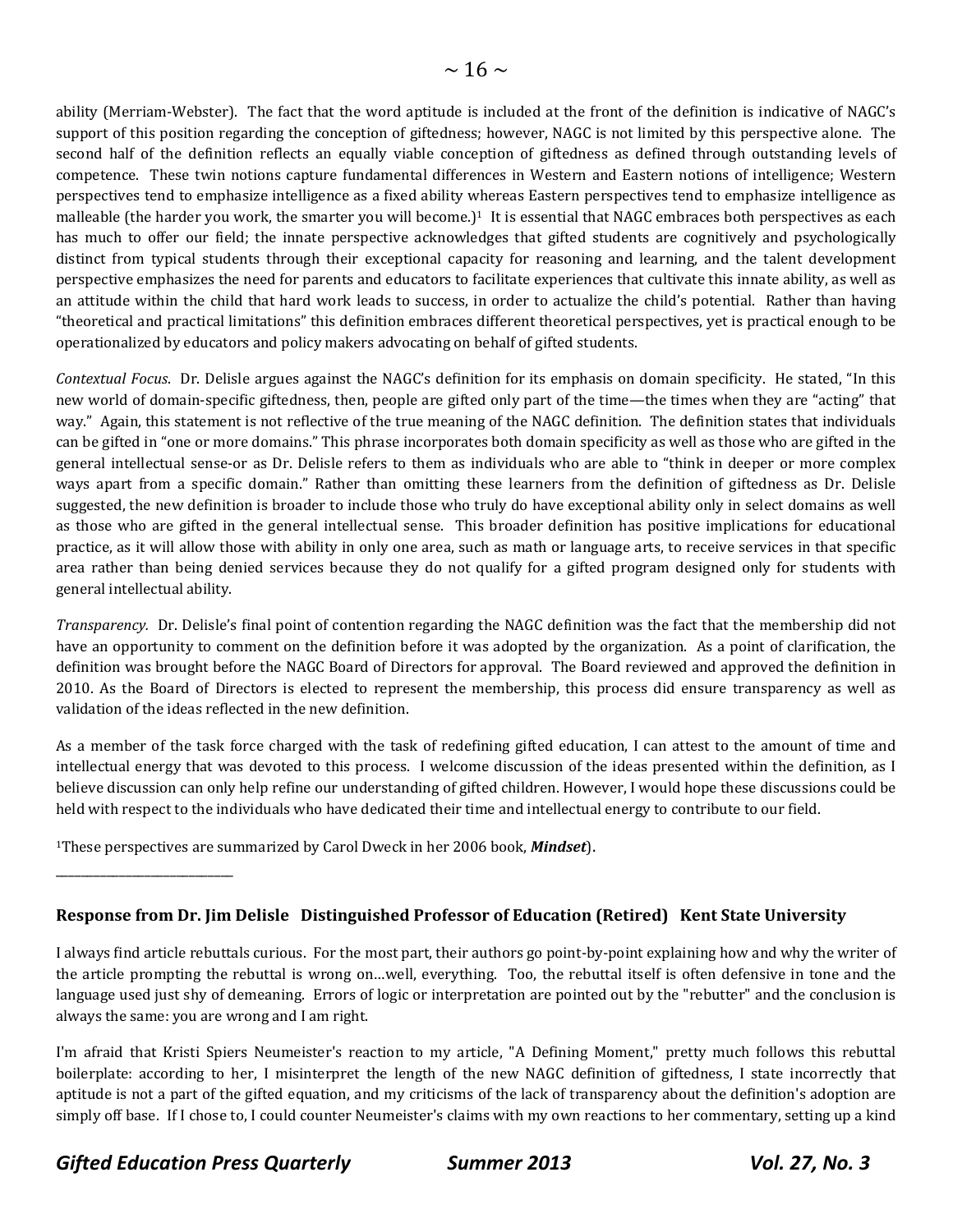of linguistic ping-pong match that does little more than have both of us dig in our heels even harder that *our* position is the *right* position.

I won't go there, for the issue is bigger than whether Neumeister or I is the greater convincer. Instead, let me state my main argument about the adoption of this new definition of giftedness in one short phrase: it is premature. Since the Task Force that arrived at this definition was formed in 2008, including the views of 15 individuals with broad background in the gifted child education field--no one argues with their credentials--that gave the Task Force members plenty of time to share some drafts of their thoughts with the NAGC members before this definition was adopted in 2010. Questions that I have about the exclusion of any mention about a gifted child's emotional development in this definition, or the overemphasis on talent development that seems to pervade this new view of giftedness, are probably not concerns unique to me. Indeed, if they were, why has this new definition caused such a controversy by many who have read it? All of this brouhaha could have been prevented by simply communicating the Task Force's proposed definition with NAGC members prior to its adoption. Apparently, Neumeister believes such a courtesy was unnecessary, as she states that "the Board (of Directors of NAGC) reviewed and approved the definition in 2010. As the Board of Directors is elected to represent the membership, this process did ensure transparency as well as validation of the ideas reflected in the new definition."

Well, I certainly disagree that this process was transparent, and I'm unclear what Neumeister means when she writes about the "validation of ideas" contained in this definition. What I do believe is this: when a group of 30 or so people presumes that, in deference to their credentials and hard work, they speak for an entire body of the thousands of educators, advocates and parents who constitute the core of NAGC membership, they are being dismissive of the individuals they presumably represent. The reconceptualization of our field's entire premise--"Who is a gifted child?"--is a pretty big deal, wouldn't you say? To not open up this new view of giftedness for public discussion by NAGC members was either wrong, shortsighted or both. It's time to correct a bad decision.

As a NAGC member for more than 30 years, as well as a member of the NAGC Board of Directors for 9 years, I am calling on the Association's Executive Committee to rescind this new definition of giftedness until such time that it can be examined by the people whom it impacts most: the NAGC members at large and those gifted children on whose behalf they advocate. It will do no harm to return to the previous definition until such time that this new one can be judged on its merits.

Perhaps NAGC members will, by and large, embrace this new definition. Or maybe they won't. Or maybe most folks simply don't care one way or the other. But we'll never know until we ask, will we?

### **Thomas Alva Edison (1847‐1931), Progenitor of STEAM Education for the Gifted**

### **Michael E. Walters**

### **Center for the Study of the Humanities in the Schools**

"THOMAS ALVA EDISON is the patron saint of electric light, electric power, and music-on-demand, the grandfather of the Wired World, great-grandfather of iPod Nation. He was the person who flipped the switch. Before Edison, darkness. After Edison, mediasaturated modernity." *The Wizard of Menlo Park* by Randall Stross (p. 1, Three Rivers Press, 2007).

My ongoing admiration for Thomas Alva Edison was recently rekindled when Turner Classic Movies had an entire night of movies concerning Edison's life. The first film starred Mickey Rooney and was about his youth in Port Huron, Michigan. *Young Tom Edison* (1940) is one of the best representations of a gifted teenager. Although no specific gifted education programs were available in Port Huron, there were abundant daily experiences that served to stimulate a young gifted person. Some of Edison's mentors were telegraph operators who allowed him to express his giftedness through learning to operate telegraph keys. He also worked on science experiments in his house, and in a baggage and mail car set aside for this purpose by a train conductor. The second film was *Edison, the Man* (1940) starring Spencer Tracy. It emphasized how Edison perfected the light bulb, and also showed the collaborative aspect of his laboratory in Menlo Park, New Jersey where he directed a team of gifted individuals who worked together in synergy. They included technical experts, craftsmen, draftsmen, mechanics and tool specialists. Time Home Entertainment Inc. publishes wonderful magazines dealing with current and historical individuals, including a biographical description of Edison's life,